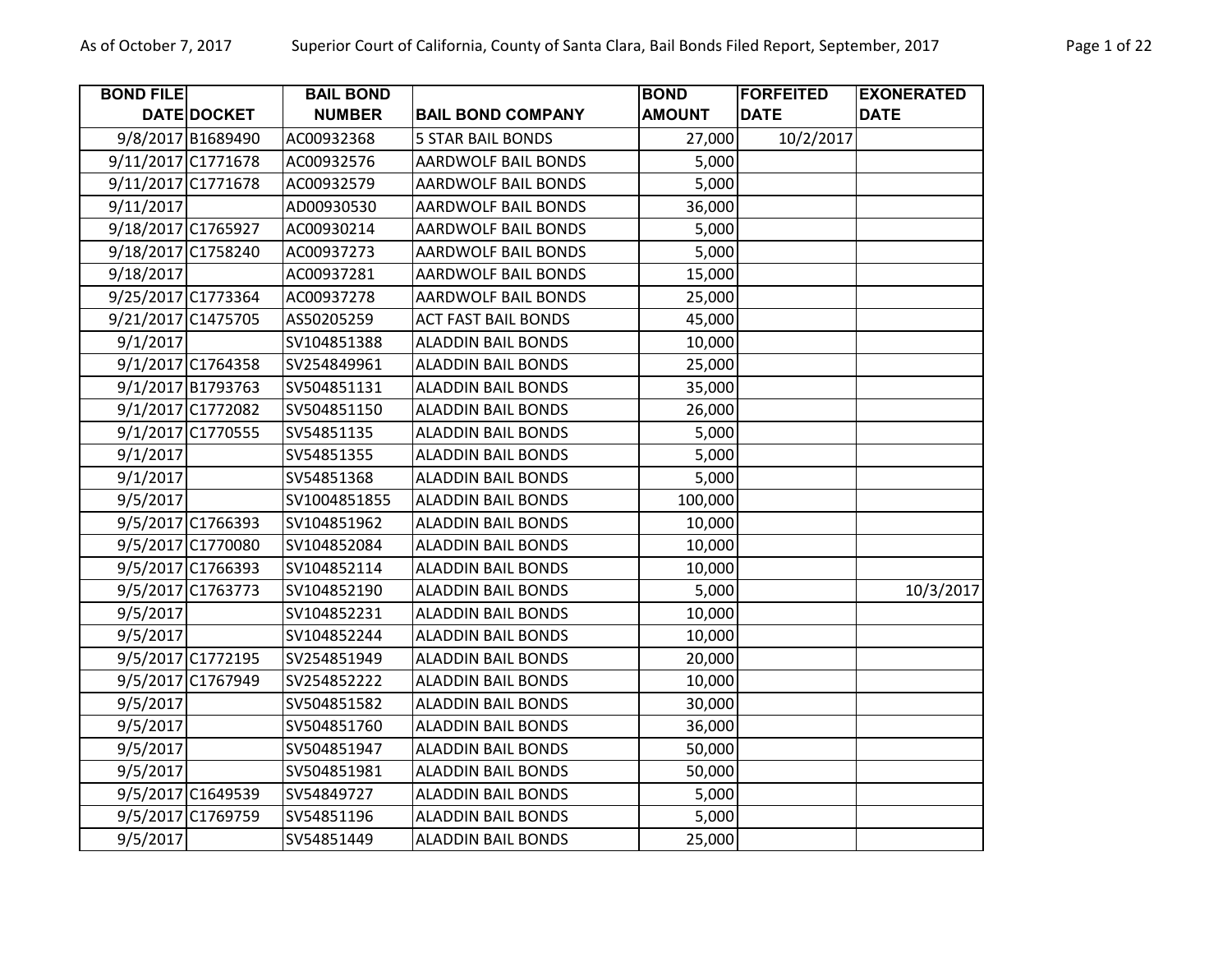| <b>BOND FILE</b>   |                    | <b>BAIL BOND</b> |                           | <b>BOND</b>   | <b>FORFEITED</b> | <b>EXONERATED</b> |
|--------------------|--------------------|------------------|---------------------------|---------------|------------------|-------------------|
|                    | DATE DOCKET        | <b>NUMBER</b>    | <b>BAIL BOND COMPANY</b>  | <b>AMOUNT</b> | <b>DATE</b>      | <b>DATE</b>       |
|                    | 9/5/2017 C1766371  | SV54851767       | <b>ALADDIN BAIL BONDS</b> | 5,000         |                  |                   |
|                    | 9/5/2017 C1640325  | SV54852085       | <b>ALADDIN BAIL BONDS</b> | 5,000         |                  |                   |
| 9/5/2017           |                    | SV54852188       | <b>ALADDIN BAIL BONDS</b> | 5,000         |                  |                   |
| 9/5/2017           |                    | SV54852301       | <b>ALADDIN BAIL BONDS</b> | 1,000         |                  |                   |
| 9/6/2017           |                    | SV254834298      | <b>ALADDIN BAIL BONDS</b> | 5,000         |                  |                   |
|                    | 9/6/2017 C1514676  | SV254851521      | <b>ALADDIN BAIL BONDS</b> | 15,000        |                  |                   |
|                    | 9/6/2017 B1792755  | SV254851824      | <b>ALADDIN BAIL BONDS</b> | 20,000        |                  |                   |
|                    | 9/6/2017 B1685069  | SV254852135      | <b>ALADDIN BAIL BONDS</b> | 25,000        |                  |                   |
|                    | 9/6/2017 B1688633  | SV254852551      | <b>ALADDIN BAIL BONDS</b> | 20,000        |                  |                   |
| 9/6/2017           |                    | SV504851644      | <b>ALADDIN BAIL BONDS</b> | 40,000        |                  |                   |
|                    | 9/6/2017 F1766415  | SV504852239      | <b>ALADDIN BAIL BONDS</b> | 26,000        |                  |                   |
|                    | 9/6/2017 C1772409  | SV504852357      | <b>ALADDIN BAIL BONDS</b> | 50,000        |                  |                   |
| 9/6/2017           |                    | SV504852470      | <b>ALADDIN BAIL BONDS</b> | 35,000        |                  |                   |
| 9/7/2017           |                    | SV1004852714     | <b>ALADDIN BAIL BONDS</b> | 85,000        |                  |                   |
|                    | 9/7/2017 C1764528  | SV104848311      | <b>ALADDIN BAIL BONDS</b> | 10,000        |                  |                   |
|                    | 9/7/2017 B1792994  | SV254852347      | <b>ALADDIN BAIL BONDS</b> | 20,000        |                  |                   |
|                    | 9/7/2017 B1792909  | SV254852711      | <b>ALADDIN BAIL BONDS</b> | 20,000        |                  |                   |
|                    | 9/8/2017 C1652449  | SV104852706      | <b>ALADDIN BAIL BONDS</b> | 7,500         |                  |                   |
|                    | 9/8/2017 B1793392  | SV104852972      | <b>ALADDIN BAIL BONDS</b> | 6,000         |                  |                   |
|                    | 9/8/2017 C1758279  | SV504852700      | <b>ALADDIN BAIL BONDS</b> | 7,500         |                  |                   |
|                    | 9/8/2017 B1792406  | SV504852926      | <b>ALADDIN BAIL BONDS</b> | 40,000        | 9/25/2017        |                   |
|                    | 9/11/2017 C1770124 | SV1004853110     | <b>ALADDIN BAIL BONDS</b> | 100,000       |                  |                   |
| 9/11/2017 C1763603 |                    | SV104851743      | <b>ALADDIN BAIL BONDS</b> | 10,000        |                  |                   |
| 9/11/2017          |                    | SV104853061      | <b>ALADDIN BAIL BONDS</b> | 6,000         |                  |                   |
| 9/11/2017          |                    | SV104853552      | <b>ALADDIN BAIL BONDS</b> | 10,000        |                  |                   |
|                    | 9/11/2017 C1769117 | SV104853686      | <b>ALADDIN BAIL BONDS</b> | 10,000        | 9/28/2017        |                   |
| 9/11/2017 C1768801 |                    | SV254851744      | <b>ALADDIN BAIL BONDS</b> | 20,000        |                  |                   |
|                    | 9/11/2017 C1763406 | SV254851759      | <b>ALADDIN BAIL BONDS</b> | 20,000        |                  |                   |
|                    | 9/11/2017 C1770292 | SV254853034      | <b>ALADDIN BAIL BONDS</b> | 5,000         |                  |                   |
| 9/11/2017          |                    | SV254853037      | <b>ALADDIN BAIL BONDS</b> | 25,000        |                  |                   |
| 9/11/2017          |                    | SV254853045      | <b>ALADDIN BAIL BONDS</b> | 15,000        |                  |                   |
| 9/11/2017          |                    | SV254853509      | <b>ALADDIN BAIL BONDS</b> | 11,000        |                  |                   |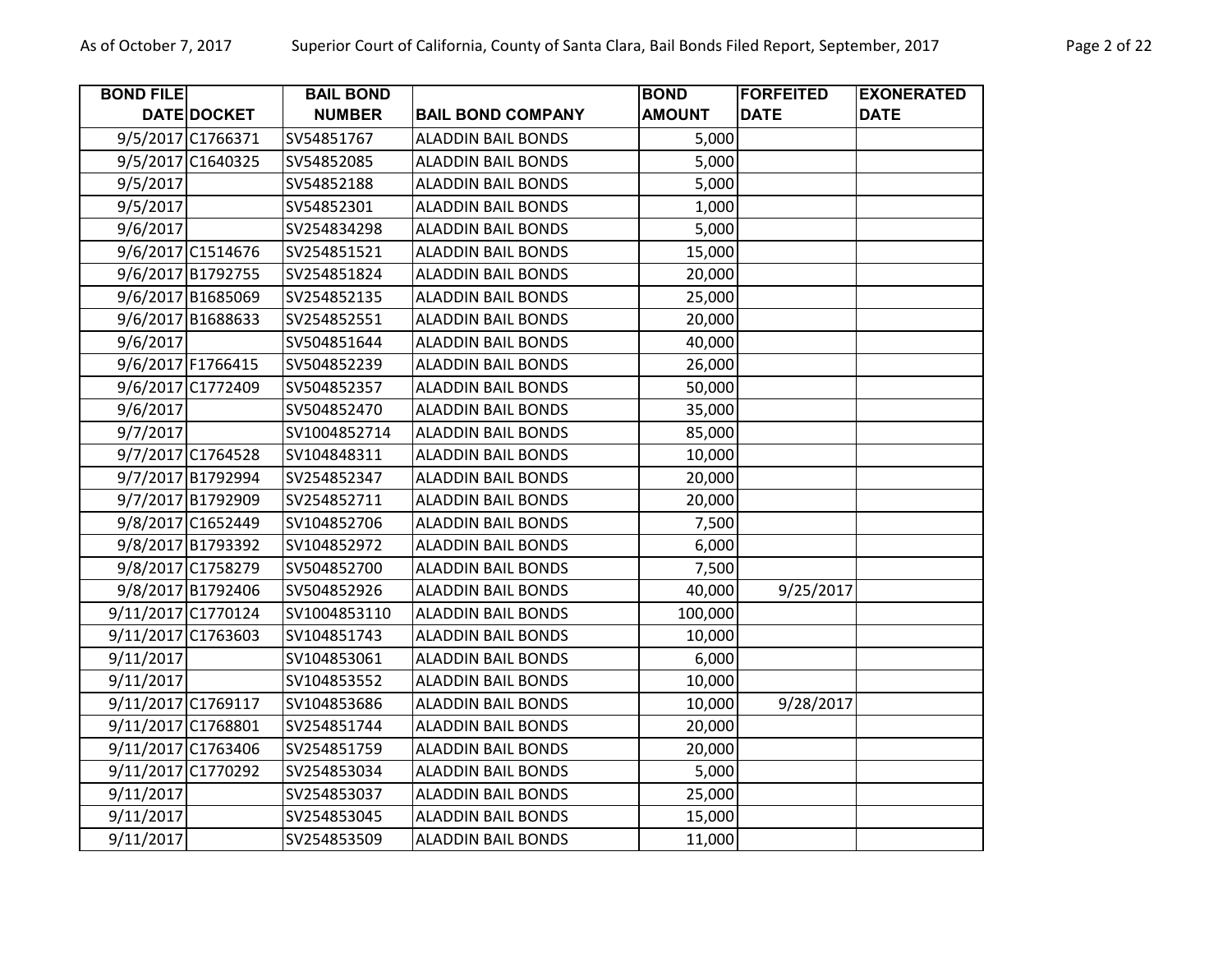| <b>BOND FILE</b>   |             | <b>BAIL BOND</b> |                           | <b>BOND</b>   | <b>FORFEITED</b> | <b>EXONERATED</b> |
|--------------------|-------------|------------------|---------------------------|---------------|------------------|-------------------|
|                    | DATE DOCKET | <b>NUMBER</b>    | <b>BAIL BOND COMPANY</b>  | <b>AMOUNT</b> | <b>DATE</b>      | <b>DATE</b>       |
| 9/11/2017 C1766766 |             | SV254853543      | <b>ALADDIN BAIL BONDS</b> | 25,000        | 10/5/2017        |                   |
| 9/11/2017          |             | SV254853649      | <b>ALADDIN BAIL BONDS</b> | 25,000        |                  |                   |
| 9/11/2017          |             | SV254853650      | <b>ALADDIN BAIL BONDS</b> | 11,000        |                  |                   |
| 9/11/2017 C1499192 |             | SV504850894      | <b>ALADDIN BAIL BONDS</b> | 30,000        |                  |                   |
| 9/11/2017          |             | SV504853248      | <b>ALADDIN BAIL BONDS</b> | 30,000        |                  |                   |
| 9/11/2017          |             | SV504853385      | <b>ALADDIN BAIL BONDS</b> | 30,000        |                  |                   |
| 9/11/2017          |             | SV504853680      | <b>ALADDIN BAIL BONDS</b> | 35,000        |                  |                   |
| 9/11/2017 C1768347 |             | SV54853326       | <b>ALADDIN BAIL BONDS</b> | 1,000         | 9/22/2017        |                   |
| 9/11/2017 C1772340 |             | SV54853544       | <b>ALADDIN BAIL BONDS</b> | 5,000         |                  | 9/13/2017         |
| 9/11/2017          |             | SV54853678       | <b>ALADDIN BAIL BONDS</b> | 5,000         |                  |                   |
| 9/12/2017 C1650829 |             | SV104851851      | <b>ALADDIN BAIL BONDS</b> | 10,000        |                  |                   |
| 9/12/2017          |             | SV104853814      | <b>ALADDIN BAIL BONDS</b> | 10,000        |                  |                   |
| 9/12/2017 B1471696 |             | SV104853823      | <b>ALADDIN BAIL BONDS</b> | 10,000        |                  |                   |
| 9/12/2017 C1505014 |             | SV254851169      | <b>ALADDIN BAIL BONDS</b> | 20,000        | 10/4/2017        |                   |
| 9/12/2017          |             | SV254853322      | <b>ALADDIN BAIL BONDS</b> | 20,000        |                  |                   |
| 9/12/2017 F1766087 |             | SV254853325      | <b>ALADDIN BAIL BONDS</b> | 11,000        | 9/15/2017        |                   |
| 9/12/2017 C1769339 |             | SV254853577      | <b>ALADDIN BAIL BONDS</b> | 15,000        |                  |                   |
| 9/12/2017          |             | SV254853853      | <b>ALADDIN BAIL BONDS</b> | 25,000        |                  |                   |
| 9/12/2017 C1243351 |             | SV254853881      | <b>ALADDIN BAIL BONDS</b> | 25,000        |                  |                   |
| 9/12/2017 C1357007 |             | SV254853882      | <b>ALADDIN BAIL BONDS</b> | 25,000        |                  |                   |
| 9/12/2017          |             | SV504853065      | <b>ALADDIN BAIL BONDS</b> | 50,000        |                  |                   |
| 9/12/2017          |             | SV504853897      | <b>ALADDIN BAIL BONDS</b> | 35,000        |                  |                   |
| 9/13/2017 C1767525 |             | SV104853908      | <b>ALADDIN BAIL BONDS</b> | 8,500         |                  |                   |
| 9/13/2017 B1689313 |             | SV104854051      | <b>ALADDIN BAIL BONDS</b> | 8,000         |                  |                   |
| 9/13/2017 B1688051 |             | SV54854048       | <b>ALADDIN BAIL BONDS</b> | 3,000         |                  |                   |
| 9/14/2017 C1482037 |             | SV104854276      | <b>ALADDIN BAIL BONDS</b> | 7,000         |                  |                   |
| 9/14/2017 B1793550 |             | SV254854198      | <b>ALADDIN BAIL BONDS</b> | 15,000        |                  |                   |
| 9/14/2017 C1773009 |             | SV504854241      | <b>ALADDIN BAIL BONDS</b> | 35,000        |                  |                   |
| 9/14/2017 F1766126 |             | SV504854248      | <b>ALADDIN BAIL BONDS</b> | 50,000        |                  |                   |
| 9/15/2017 C1765551 |             | SV254854391      | <b>ALADDIN BAIL BONDS</b> | 20,000        |                  |                   |
| 9/15/2017 CC595211 |             | SV504854341      | <b>ALADDIN BAIL BONDS</b> | 50,000        |                  |                   |
| 9/15/2017 C1771311 |             | SV54854034       | <b>ALADDIN BAIL BONDS</b> | 5,000         |                  |                   |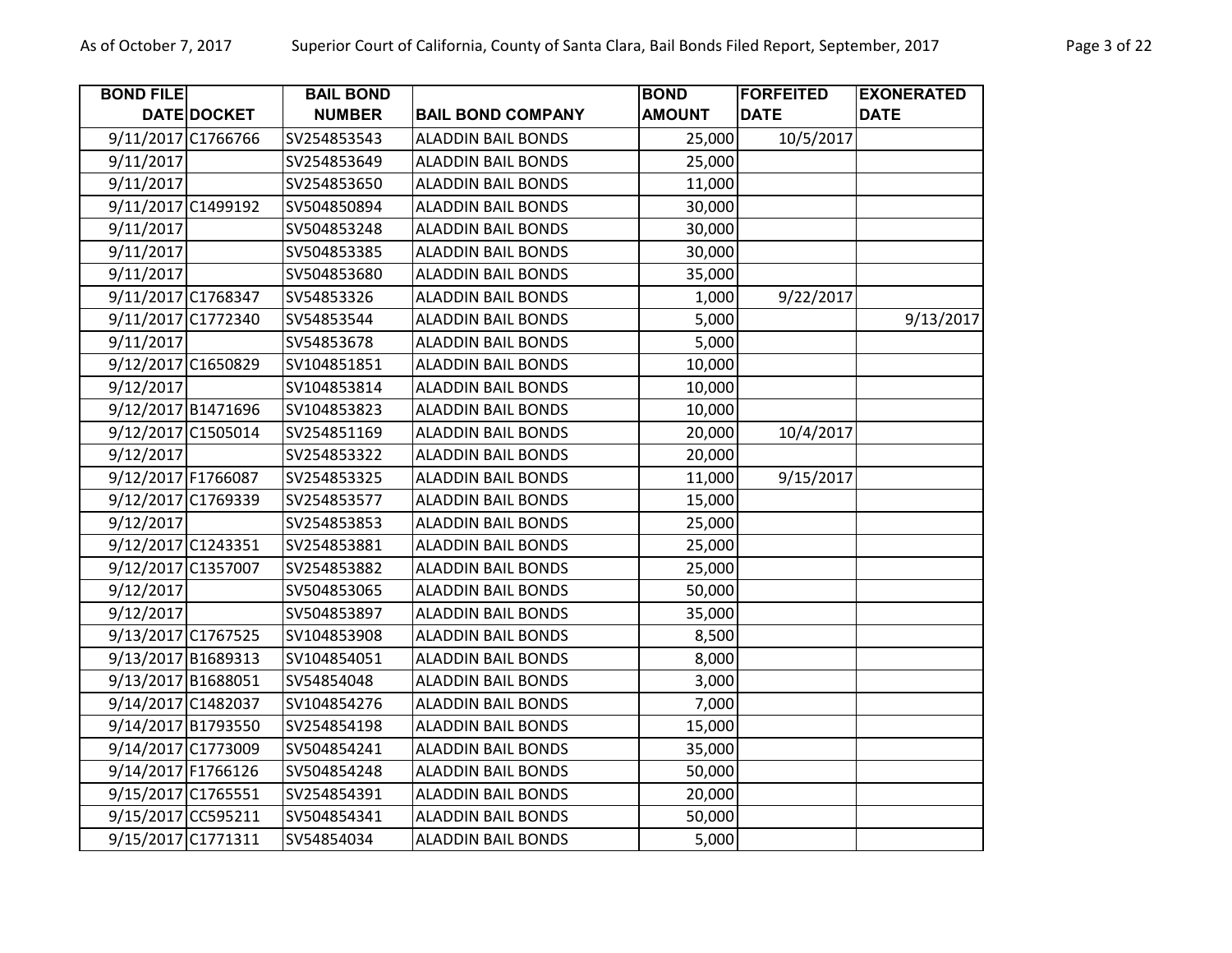| <b>BOND FILE</b>   | DATE DOCKET | <b>BAIL BOND</b><br><b>NUMBER</b> | <b>BAIL BOND COMPANY</b>  | <b>BOND</b><br><b>AMOUNT</b> | <b>FORFEITED</b><br><b>DATE</b> | <b>EXONERATED</b><br><b>DATE</b> |
|--------------------|-------------|-----------------------------------|---------------------------|------------------------------|---------------------------------|----------------------------------|
|                    |             |                                   |                           |                              |                                 |                                  |
| 9/18/2017          |             | SV1004854578                      | <b>ALADDIN BAIL BONDS</b> | 75,000                       |                                 |                                  |
| 9/18/2017          |             | SV1004854821                      | <b>ALADDIN BAIL BONDS</b> | 85,000                       |                                 |                                  |
| 9/18/2017          |             | SV1004855019                      | <b>ALADDIN BAIL BONDS</b> | 75,000                       |                                 |                                  |
| 9/18/2017          |             | SV1004855023                      | <b>ALADDIN BAIL BONDS</b> | 51,000                       |                                 |                                  |
| 9/18/2017 C1765377 |             | SV104854459                       | <b>ALADDIN BAIL BONDS</b> | 7,500                        |                                 |                                  |
| 9/18/2017 C1768224 |             | SV104854659                       | <b>ALADDIN BAIL BONDS</b> | 7,500                        |                                 |                                  |
| 9/18/2017          |             | SV104854666                       | <b>ALADDIN BAIL BONDS</b> | 10,000                       |                                 |                                  |
| 9/18/2017          |             | SV104855045                       | <b>ALADDIN BAIL BONDS</b> | 10,000                       |                                 |                                  |
| 9/18/2017          |             | SV104855142                       | <b>ALADDIN BAIL BONDS</b> | 10,000                       |                                 |                                  |
| 9/18/2017          |             | SV254854715                       | <b>ALADDIN BAIL BONDS</b> | 25,000                       |                                 |                                  |
| 9/18/2017          |             | SV254854759                       | <b>ALADDIN BAIL BONDS</b> | 25,000                       |                                 |                                  |
| 9/18/2017          |             | SV254854811                       | <b>ALADDIN BAIL BONDS</b> | 11,000                       |                                 |                                  |
| 9/18/2017          |             | SV254854826                       | <b>ALADDIN BAIL BONDS</b> | 15,000                       |                                 |                                  |
| 9/18/2017 C1766372 |             | SV254854932                       | <b>ALADDIN BAIL BONDS</b> | 10,000                       |                                 |                                  |
| 9/18/2017 C1771258 |             | SV54854200                        | <b>ALADDIN BAIL BONDS</b> | 5,000                        |                                 |                                  |
| 9/18/2017 C1771309 |             | SV54854317                        | <b>ALADDIN BAIL BONDS</b> | 5,000                        |                                 |                                  |
| 9/18/2017 C1770330 |             | SV54854948                        | <b>ALADDIN BAIL BONDS</b> | 5,000                        |                                 |                                  |
| 9/18/2017 C1242724 |             | SV54855060                        | <b>ALADDIN BAIL BONDS</b> | 5,000                        |                                 |                                  |
| 9/19/2017 F1765421 |             | SV104854906                       | <b>ALADDIN BAIL BONDS</b> | 6,000                        |                                 |                                  |
| 9/19/2017 B1790119 |             | SV254853820                       | <b>ALADDIN BAIL BONDS</b> | 20,000                       |                                 |                                  |
| 9/19/2017          |             | SV254854406                       | <b>ALADDIN BAIL BONDS</b> | 25,000                       |                                 |                                  |
| 9/19/2017          |             | SV254854748                       | <b>ALADDIN BAIL BONDS</b> | 21,000                       |                                 |                                  |
| 9/19/2017 C1772725 |             | SV254855155                       | <b>ALADDIN BAIL BONDS</b> | 15,000                       |                                 |                                  |
| 9/19/2017 F1764975 |             | SV504854644                       | <b>ALADDIN BAIL BONDS</b> | 30,000                       |                                 |                                  |
| 9/19/2017 C1771317 |             | SV54854577                        | <b>ALADDIN BAIL BONDS</b> | 5,000                        |                                 |                                  |
| 9/20/2017 C1493523 |             | SV104855210                       | <b>ALADDIN BAIL BONDS</b> | 7,500                        |                                 |                                  |
| 9/20/2017 C1764692 |             | SV254834297                       | <b>ALADDIN BAIL BONDS</b> | 10,000                       |                                 |                                  |
| 9/20/2017 F1765868 |             | SV254854371                       | <b>ALADDIN BAIL BONDS</b> | 15,000                       |                                 |                                  |
| 9/20/2017 C1771168 |             | SV54855219                        | <b>ALADDIN BAIL BONDS</b> | 5,000                        |                                 |                                  |
| 9/21/2017 C1766567 |             | SV1004854870                      | <b>ALADDIN BAIL BONDS</b> | 100,000                      |                                 |                                  |
| 9/21/2017 C1505515 |             | SV104853355                       | <b>ALADDIN BAIL BONDS</b> | 10,000                       |                                 |                                  |
| 9/21/2017 B1793710 |             | SV104855525                       | <b>ALADDIN BAIL BONDS</b> | 10,000                       |                                 |                                  |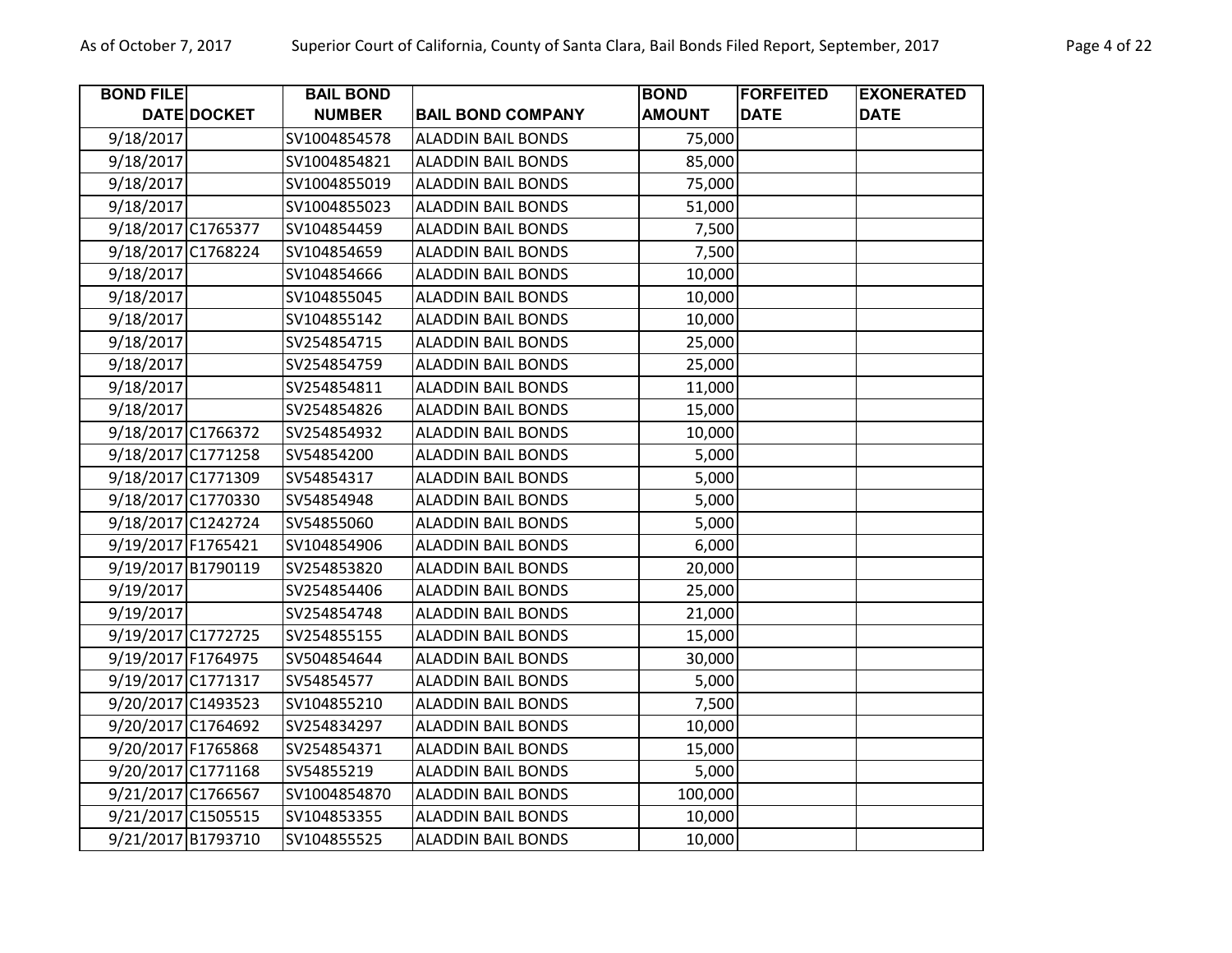| <b>BOND FILE</b>   |             | <b>BAIL BOND</b> |                           | <b>BOND</b>   | <b>FORFEITED</b> | <b>EXONERATED</b> |
|--------------------|-------------|------------------|---------------------------|---------------|------------------|-------------------|
|                    | DATE DOCKET | <b>NUMBER</b>    | <b>BAIL BOND COMPANY</b>  | <b>AMOUNT</b> | <b>DATE</b>      | <b>DATE</b>       |
| 9/21/2017 C1766030 |             | SV254852217      | <b>ALADDIN BAIL BONDS</b> | 24,000        |                  |                   |
| 9/21/2017 C1762879 |             | SV254854477      | <b>ALADDIN BAIL BONDS</b> | 25,000        |                  |                   |
| 9/21/2017          |             | SV254855463      | <b>ALADDIN BAIL BONDS</b> | 25,000        |                  |                   |
| 9/21/2017          |             | SV254855517      | <b>ALADDIN BAIL BONDS</b> | 25,000        |                  |                   |
| 9/21/2017          |             | SV254855574      | <b>ALADDIN BAIL BONDS</b> | 25,000        |                  |                   |
| 9/21/2017 C1766913 |             | SV54855660       | <b>ALADDIN BAIL BONDS</b> | 5,000         |                  |                   |
| 9/22/2017 C1773217 |             | SV1004821099     | <b>ALADDIN BAIL BONDS</b> | 75,000        |                  |                   |
| 9/22/2017 F1765233 |             | SV104853906      | <b>ALADDIN BAIL BONDS</b> | 10,000        |                  |                   |
| 9/22/2017 C1771403 |             | SV104855455      | <b>ALADDIN BAIL BONDS</b> | 10,000        |                  |                   |
| 9/22/2017          |             | SV104855786      | <b>ALADDIN BAIL BONDS</b> | 10,000        |                  |                   |
| 9/22/2017 C1650444 |             | SV104855882      | <b>ALADDIN BAIL BONDS</b> | 10,000        |                  |                   |
| 9/22/2017 C1773594 |             | SV254855883      | <b>ALADDIN BAIL BONDS</b> | 25,000        |                  |                   |
| 9/22/2017          |             | SV254855912      | <b>ALADDIN BAIL BONDS</b> | 25,000        |                  |                   |
| 9/22/2017          |             | SV504855720      | <b>ALADDIN BAIL BONDS</b> | 35,000        |                  |                   |
| 9/22/2017          |             | SV504855949      | <b>ALADDIN BAIL BONDS</b> | 35,000        |                  |                   |
| 9/22/2017 B1689414 |             | SV54855751       | <b>ALADDIN BAIL BONDS</b> | 5,000         |                  |                   |
| 9/25/2017 C1650221 |             | SV1004855972     | <b>ALADDIN BAIL BONDS</b> | 91,000        |                  |                   |
| 9/25/2017          |             | SV104856624      | <b>ALADDIN BAIL BONDS</b> | 10,000        |                  |                   |
| 9/25/2017          |             | SV254856100      | <b>ALADDIN BAIL BONDS</b> | 25,000        |                  |                   |
| 9/25/2017          |             | SV254856115      | <b>ALADDIN BAIL BONDS</b> | 15,000        |                  |                   |
| 9/25/2017 C1760344 |             | SV254856201      | <b>ALADDIN BAIL BONDS</b> | 10,000        |                  |                   |
| 9/25/2017          |             | SV254856410      | <b>ALADDIN BAIL BONDS</b> | 25,000        |                  |                   |
| 9/25/2017          |             | SV254856535      | <b>ALADDIN BAIL BONDS</b> | 25,000        |                  |                   |
| 9/25/2017          |             | SV254856547      | <b>ALADDIN BAIL BONDS</b> | 25,000        |                  |                   |
| 9/25/2017 C1773249 |             | SV504856548      | <b>ALADDIN BAIL BONDS</b> | 31,000        |                  |                   |
| 9/25/2017 C1770057 |             | SV54856131       | <b>ALADDIN BAIL BONDS</b> | 5,000         |                  |                   |
| 9/25/2017 C1478985 |             | SV54856326       | <b>ALADDIN BAIL BONDS</b> | 5,000         |                  |                   |
| 9/25/2017 C1512343 |             | SV54856522       | <b>ALADDIN BAIL BONDS</b> | 5,000         |                  |                   |
| 9/26/2017 C1771397 |             | SV104851666      | <b>ALADDIN BAIL BONDS</b> | 6,000         | 10/4/2017        |                   |
| 9/26/2017 C1758230 |             | SV104855739      | <b>ALADDIN BAIL BONDS</b> | 10,000        |                  |                   |
| 9/26/2017 C1652309 |             | SV104856734      | <b>ALADDIN BAIL BONDS</b> | 10,000        |                  |                   |
| 9/26/2017 B1791571 |             | SV104856781      | <b>ALADDIN BAIL BONDS</b> | 7,000         |                  |                   |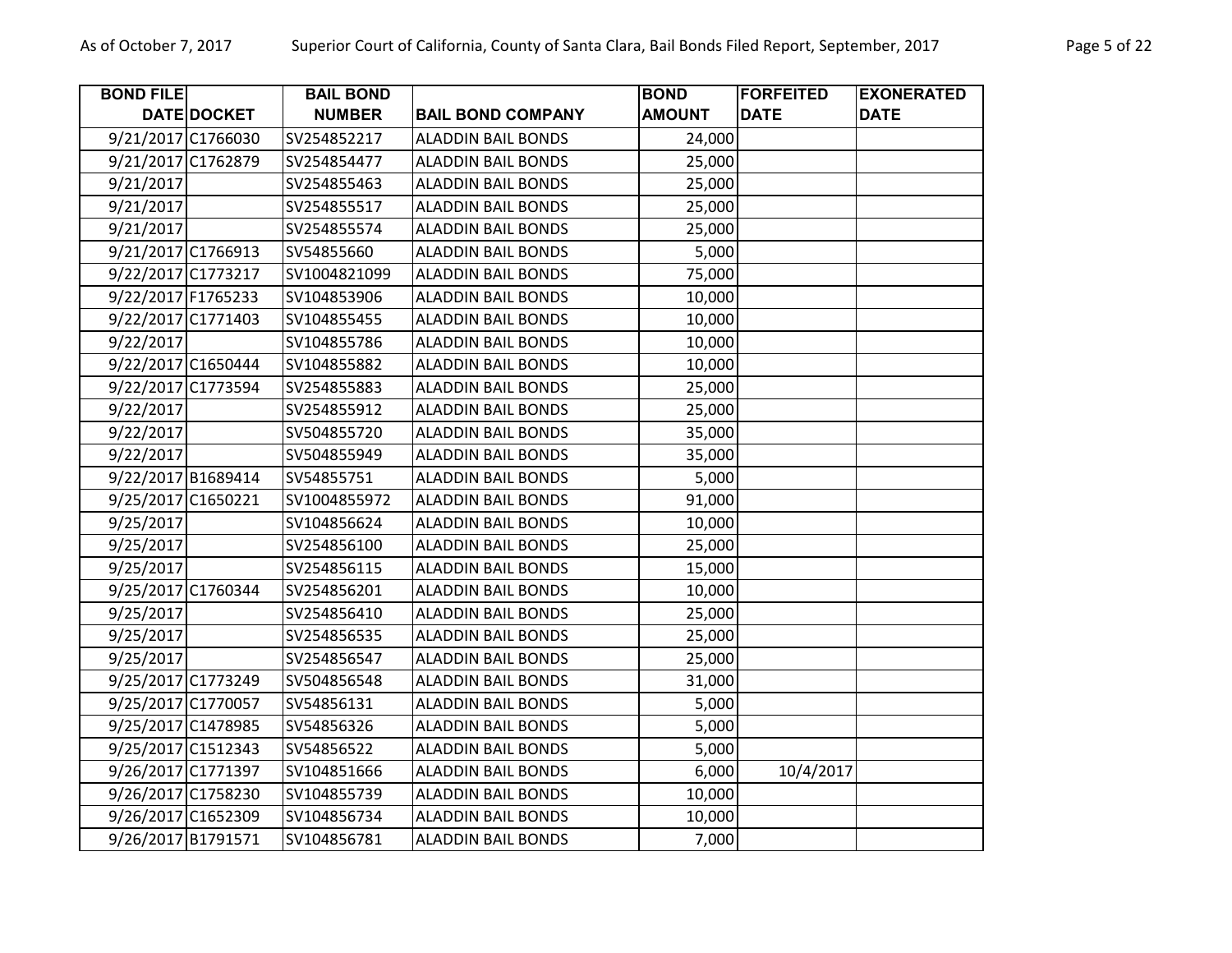| <b>BOND FILE</b>   | DATE DOCKET       | <b>BAIL BOND</b><br><b>NUMBER</b> | <b>BAIL BOND COMPANY</b>      | <b>BOND</b><br><b>AMOUNT</b> | <b>FORFEITED</b><br><b>DATE</b> | <b>EXONERATED</b><br><b>DATE</b> |
|--------------------|-------------------|-----------------------------------|-------------------------------|------------------------------|---------------------------------|----------------------------------|
| 9/26/2017          |                   | SV104856782                       | <b>ALADDIN BAIL BONDS</b>     | 6,000                        |                                 |                                  |
| 9/26/2017          |                   | SV254856248                       | <b>ALADDIN BAIL BONDS</b>     | 20,000                       |                                 |                                  |
| 9/26/2017 C1072690 |                   | SV254856638                       | <b>ALADDIN BAIL BONDS</b>     | 20,000                       |                                 |                                  |
| 9/26/2017 B1792269 |                   | SV254856731                       | <b>ALADDIN BAIL BONDS</b>     | 10,000                       |                                 |                                  |
| 9/26/2017          |                   | SV254856748                       | <b>ALADDIN BAIL BONDS</b>     | 25,000                       |                                 |                                  |
| 9/26/2017 B1579084 |                   | SV254856778                       | <b>ALADDIN BAIL BONDS</b>     | 25,000                       |                                 |                                  |
| 9/26/2017          |                   | SV504856687                       | <b>ALADDIN BAIL BONDS</b>     | 36,000                       |                                 |                                  |
| 9/26/2017          |                   | SV54856063                        | <b>ALADDIN BAIL BONDS</b>     | 5,000                        |                                 |                                  |
| 9/26/2017 C1771409 |                   | SV54856388                        | <b>ALADDIN BAIL BONDS</b>     | 5,000                        |                                 |                                  |
| 9/26/2017          |                   | SV54856671                        | <b>ALADDIN BAIL BONDS</b>     | 5,000                        |                                 |                                  |
| 9/27/2017 F1557002 |                   | SV104856808                       | <b>ALADDIN BAIL BONDS</b>     | 10,000                       |                                 |                                  |
| 9/27/2017 F1764545 |                   | SV254856945                       | <b>ALADDIN BAIL BONDS</b>     | 20,000                       |                                 |                                  |
| 9/27/2017          |                   | SV254856961                       | <b>ALADDIN BAIL BONDS</b>     | 20,000                       |                                 |                                  |
| 9/28/2017          |                   | SV1004856903                      | <b>ALADDIN BAIL BONDS</b>     | 71,000                       |                                 |                                  |
| 9/28/2017 F1764541 |                   | SV104856342                       | <b>ALADDIN BAIL BONDS</b>     | 10,000                       |                                 |                                  |
| 9/28/2017 B1687812 |                   | SV104856662                       | <b>ALADDIN BAIL BONDS</b>     | 10,000                       |                                 |                                  |
| 9/28/2017          |                   | SV104857110                       | <b>ALADDIN BAIL BONDS</b>     | 10,000                       |                                 |                                  |
| 9/28/2017 C1772822 |                   | SV104857192                       | <b>ALADDIN BAIL BONDS</b>     | 5,000                        |                                 |                                  |
| 9/28/2017          |                   | SV254857026                       | <b>ALADDIN BAIL BONDS</b>     | 25,000                       |                                 |                                  |
| 9/28/2017 F1763998 |                   | SV254857156                       | <b>ALADDIN BAIL BONDS</b>     | 20,000                       |                                 | 10/2/2017                        |
| 9/28/2017          |                   | SV254857201                       | <b>ALADDIN BAIL BONDS</b>     | 15,000                       |                                 |                                  |
| 9/28/2017          |                   | SV504857008                       | <b>ALADDIN BAIL BONDS</b>     | 50,000                       |                                 |                                  |
| 9/28/2017 C1772273 |                   | SV504857244                       | <b>ALADDIN BAIL BONDS</b>     | 50,000                       |                                 |                                  |
| 9/29/2017 C1765943 |                   | SV1004857367                      | <b>ALADDIN BAIL BONDS</b>     | 36,000                       |                                 |                                  |
| 9/29/2017 F1660011 |                   | SV104854669                       | <b>ALADDIN BAIL BONDS</b>     | 10,000                       |                                 |                                  |
| 9/29/2017 C1762496 |                   | SV254857381                       | <b>ALADDIN BAIL BONDS</b>     | 25,000                       |                                 |                                  |
| 9/29/2017 C1762958 |                   | SV54857412                        | <b>ALADDIN BAIL BONDS</b>     | 5,000                        |                                 |                                  |
| 9/15/2017 F1765701 |                   | AS25266961                        | ALICE CORTEZ BAIL BONDS       | 15,000                       |                                 |                                  |
| 9/26/2017 F1766058 |                   | AS25266960                        | ALICE CORTEZ BAIL BONDS       | 20,000                       |                                 |                                  |
|                    | 9/1/2017 F1765475 |                                   | 5113609574 ALL PRO BAIL BONDS | 5,000                        |                                 |                                  |
|                    | 9/1/2017 C1769474 |                                   | 5113636644 ALL PRO BAIL BONDS | 6,000                        |                                 |                                  |
|                    | 9/1/2017 C1769846 |                                   | 5272980510 ALL PRO BAIL BONDS | 5,000                        |                                 |                                  |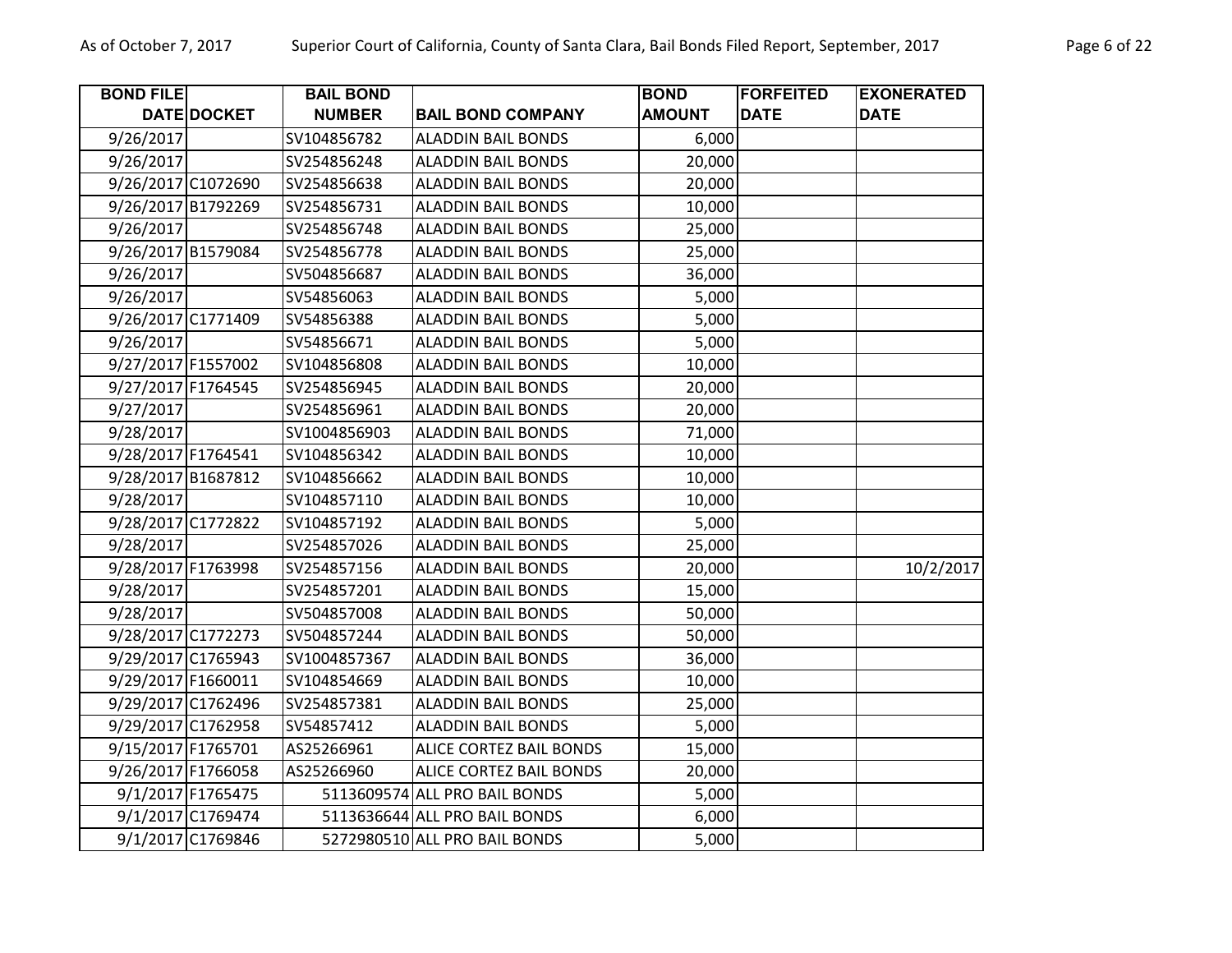| <b>BOND FILE</b> |                   | <b>BAIL BOND</b> |                                | <b>BOND</b>   | <b>FORFEITED</b> | <b>EXONERATED</b> |
|------------------|-------------------|------------------|--------------------------------|---------------|------------------|-------------------|
|                  | DATE DOCKET       | <b>NUMBER</b>    | <b>BAIL BOND COMPANY</b>       | <b>AMOUNT</b> | <b>DATE</b>      | <b>DATE</b>       |
|                  | 9/1/2017 C1767600 |                  | 6.01614E+12 ALL PRO BAIL BONDS | 25,000        |                  |                   |
|                  | 9/1/2017 F1765704 |                  | 6.01615E+12 ALL PRO BAIL BONDS | 10,000        |                  |                   |
|                  | 9/5/2017 C1772370 |                  | 5105685531 ALL PRO BAIL BONDS  | 60,000        |                  |                   |
|                  | 9/5/2017 F1244421 |                  | 6.01612E+12 ALL PRO BAIL BONDS | 50,000        |                  |                   |
| 9/5/2017         |                   |                  | 6.01612E+12 ALL PRO BAIL BONDS | 26,000        |                  |                   |
| 9/5/2017         |                   |                  | 6.01613E+12 ALL PRO BAIL BONDS | 25,000        |                  |                   |
| 9/5/2017         |                   |                  | 6.01613E+12 ALL PRO BAIL BONDS | 25,000        |                  |                   |
| 9/5/2017         |                   |                  | 6.01614E+12 ALL PRO BAIL BONDS | 25,000        |                  |                   |
| 9/5/2017         |                   |                  | 6.01614E+12 ALL PRO BAIL BONDS | 25,000        |                  |                   |
|                  | 9/5/2017 C1767516 |                  | 6.01614E+12 ALL PRO BAIL BONDS | 11,000        |                  |                   |
|                  | 9/5/2017 C1764052 |                  | 6.01614E+12 ALL PRO BAIL BONDS | 10,000        |                  |                   |
| 9/5/2017         |                   |                  | 6.01614E+12 ALL PRO BAIL BONDS | 40,000        |                  |                   |
|                  | 9/5/2017 C1763753 |                  | 6.01615E+12 ALL PRO BAIL BONDS | 5,000         | 10/2/2017        |                   |
|                  | 9/5/2017 F1765352 |                  | 6.01616E+12 ALL PRO BAIL BONDS | 10,000        |                  |                   |
|                  | 9/5/2017 C1764966 |                  | 6.01616E+12 ALL PRO BAIL BONDS | 20,000        |                  |                   |
|                  | 9/5/2017 C1767758 |                  | 6.01618E+12 ALL PRO BAIL BONDS | 2,000         | 9/18/2017        |                   |
| 9/6/2017         |                   |                  | 5272980198 ALL PRO BAIL BONDS  | 20,000        |                  |                   |
|                  | 9/6/2017 B1793162 |                  | 6.01611E+12 ALL PRO BAIL BONDS | 10,000        |                  |                   |
|                  | 9/6/2017 C1771235 |                  | 6.01611E+12 ALL PRO BAIL BONDS | 5,000         |                  |                   |
| 9/6/2017         |                   |                  | 6.01611E+12 ALL PRO BAIL BONDS | 50,000        |                  |                   |
|                  | 9/6/2017 B1793791 |                  | 6.01613E+12 ALL PRO BAIL BONDS | 45,000        |                  |                   |
|                  | 9/6/2017 F1765723 |                  | 6.01614E+12 ALL PRO BAIL BONDS | 100,000       |                  |                   |
|                  | 9/6/2017 C1772515 |                  | 6.01617E+12 ALL PRO BAIL BONDS | 135,000       |                  |                   |
|                  | 9/6/2017 C1769912 |                  | 6.01618E+12 ALL PRO BAIL BONDS | 5,000         |                  |                   |
| 9/7/2017         |                   |                  | 6.01612E+12 ALL PRO BAIL BONDS | 10,000        |                  |                   |
|                  | 9/8/2017 B1578881 |                  | 6.00915E+12 ALL PRO BAIL BONDS | 10,000        |                  |                   |
|                  | 9/8/2017 F1765399 |                  | 6.01611E+12 ALL PRO BAIL BONDS | 10,000        |                  |                   |
| 9/8/2017         |                   |                  | 6.01612E+12 ALL PRO BAIL BONDS | 15,000        |                  |                   |
|                  | 9/8/2017 C1649906 |                  | 6.01613E+12 ALL PRO BAIL BONDS | 10,000        | 9/15/2017        |                   |
|                  | 9/8/2017 C1760199 |                  | 6.01615E+12 ALL PRO BAIL BONDS | 10,000        | 9/15/2017        |                   |
|                  | 9/8/2017 C1772417 |                  | 6.01617E+12 ALL PRO BAIL BONDS | 5,000         |                  |                   |
| 9/11/2017        |                   |                  | 5551830895 ALL PRO BAIL BONDS  | 50,000        |                  |                   |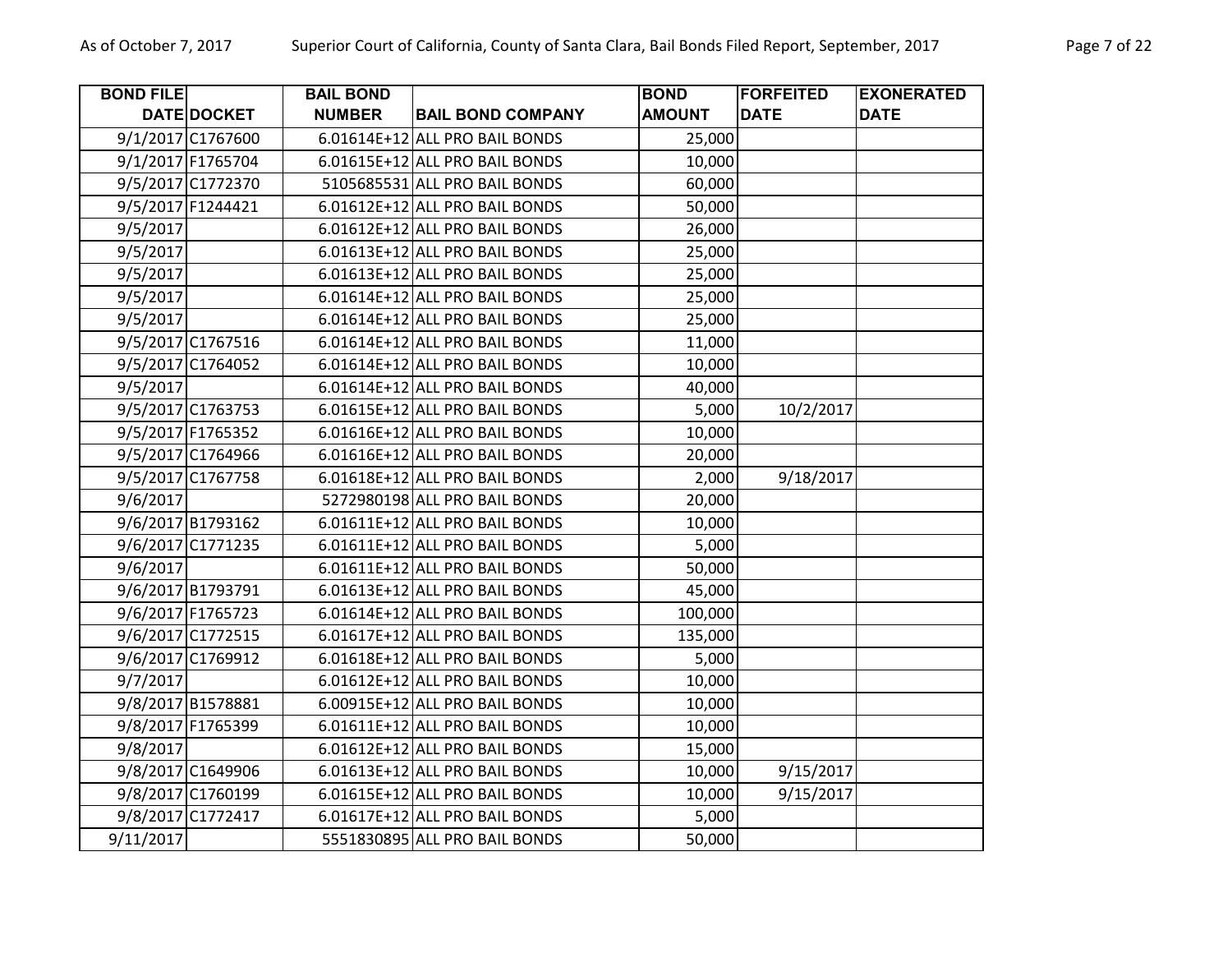| <b>BOND FILE</b>   | <b>DATE DOCKET</b> | <b>BAIL BOND</b><br><b>NUMBER</b> | <b>BAIL BOND COMPANY</b>       | <b>BOND</b><br><b>AMOUNT</b> | <b>FORFEITED</b><br><b>DATE</b> | <b>EXONERATED</b><br><b>DATE</b> |
|--------------------|--------------------|-----------------------------------|--------------------------------|------------------------------|---------------------------------|----------------------------------|
| 9/11/2017 C1645240 |                    |                                   | 6.01612E+12 ALL PRO BAIL BONDS | 15,000                       |                                 |                                  |
| 9/11/2017          |                    |                                   | 6.01612E+12 ALL PRO BAIL BONDS | 25,000                       |                                 |                                  |
| 9/11/2017 C1767520 |                    |                                   | 6.01612E+12 ALL PRO BAIL BONDS | 10,000                       |                                 |                                  |
| 9/11/2017          |                    |                                   | 6.01612E+12 ALL PRO BAIL BONDS | 30,000                       |                                 |                                  |
| 9/11/2017 C1770433 |                    |                                   | 6.01613E+12 ALL PRO BAIL BONDS | 135,000                      |                                 |                                  |
| 9/11/2017 C1765243 |                    |                                   | 6.01615E+12 ALL PRO BAIL BONDS | 500                          |                                 |                                  |
| 9/11/2017          |                    |                                   | 6.01616E+12 ALL PRO BAIL BONDS | 10,000                       |                                 |                                  |
| 9/11/2017 C1763605 |                    |                                   | 6.01617E+12 ALL PRO BAIL BONDS | 10,000                       |                                 |                                  |
| 9/11/2017          |                    |                                   | 6.01618E+12 ALL PRO BAIL BONDS | 25,000                       |                                 |                                  |
| 9/11/2017 C1772382 |                    |                                   | 6.01618E+12 ALL PRO BAIL BONDS | 5,000                        |                                 | 9/18/2017                        |
| 9/11/2017 C1772444 |                    |                                   | 6.01619E+12 ALL PRO BAIL BONDS | 10,000                       |                                 |                                  |
| 9/12/2017 C1639475 |                    |                                   | 5113521135 ALL PRO BAIL BONDS  | 5,000                        |                                 |                                  |
| 9/12/2017          |                    |                                   | 6.01611E+12 ALL PRO BAIL BONDS | 25,000                       |                                 |                                  |
| 9/12/2017 C1651641 |                    |                                   | 6.01612E+12 ALL PRO BAIL BONDS | 10,000                       |                                 |                                  |
| 9/12/2017          |                    |                                   | 6.01617E+12 ALL PRO BAIL BONDS | 10,000                       |                                 |                                  |
| 9/12/2017          |                    |                                   | 6.01618E+12 ALL PRO BAIL BONDS | 50,000                       |                                 |                                  |
| 9/12/2017          |                    |                                   | 6.01618E+12 ALL PRO BAIL BONDS | 10,000                       |                                 |                                  |
| 9/12/2017          |                    |                                   | 6.01619E+12 ALL PRO BAIL BONDS | 25,000                       |                                 |                                  |
| 9/13/2017 F1557920 |                    |                                   | 6.01616E+12 ALL PRO BAIL BONDS | 10,000                       |                                 |                                  |
| 9/13/2017          |                    |                                   | 6.01616E+12 ALL PRO BAIL BONDS | 16,000                       |                                 |                                  |
| 9/14/2017 C1767147 |                    |                                   | 6.01613E+12 ALL PRO BAIL BONDS | 5,000                        |                                 |                                  |
| 9/14/2017          |                    |                                   | 6.01615E+12 ALL PRO BAIL BONDS | 28,000                       |                                 |                                  |
| 9/14/2017 C1653787 |                    |                                   | 6.01616E+12 ALL PRO BAIL BONDS | 5,000                        |                                 |                                  |
| 9/14/2017 C1771645 |                    |                                   | 6.01618E+12 ALL PRO BAIL BONDS | 20,000                       |                                 |                                  |
| 9/14/2017 C1640494 |                    |                                   | 6.01618E+12 ALL PRO BAIL BONDS | 75,000                       |                                 |                                  |
| 9/14/2017          |                    |                                   | 6.01618E+12 ALL PRO BAIL BONDS | 5,000                        |                                 |                                  |
| 9/14/2017 C1772897 |                    |                                   | 6.01618E+12 ALL PRO BAIL BONDS | 50,000                       |                                 |                                  |
| 9/15/2017 C1771248 |                    |                                   | 6.01018E+12 ALL PRO BAIL BONDS | 10,000                       |                                 |                                  |
| 9/15/2017 F1764685 |                    |                                   | 6.01615E+12 ALL PRO BAIL BONDS | 5,000                        |                                 |                                  |
| 9/15/2017 C1756064 |                    |                                   | 6.01711E+12 ALL PRO BAIL BONDS | 5,000                        |                                 |                                  |
| 9/18/2017          |                    |                                   | 5113655005 ALL PRO BAIL BONDS  | 5,000                        |                                 |                                  |
| 9/18/2017 C1761867 |                    |                                   | 6.01612E+12 ALL PRO BAIL BONDS | 50,000                       |                                 |                                  |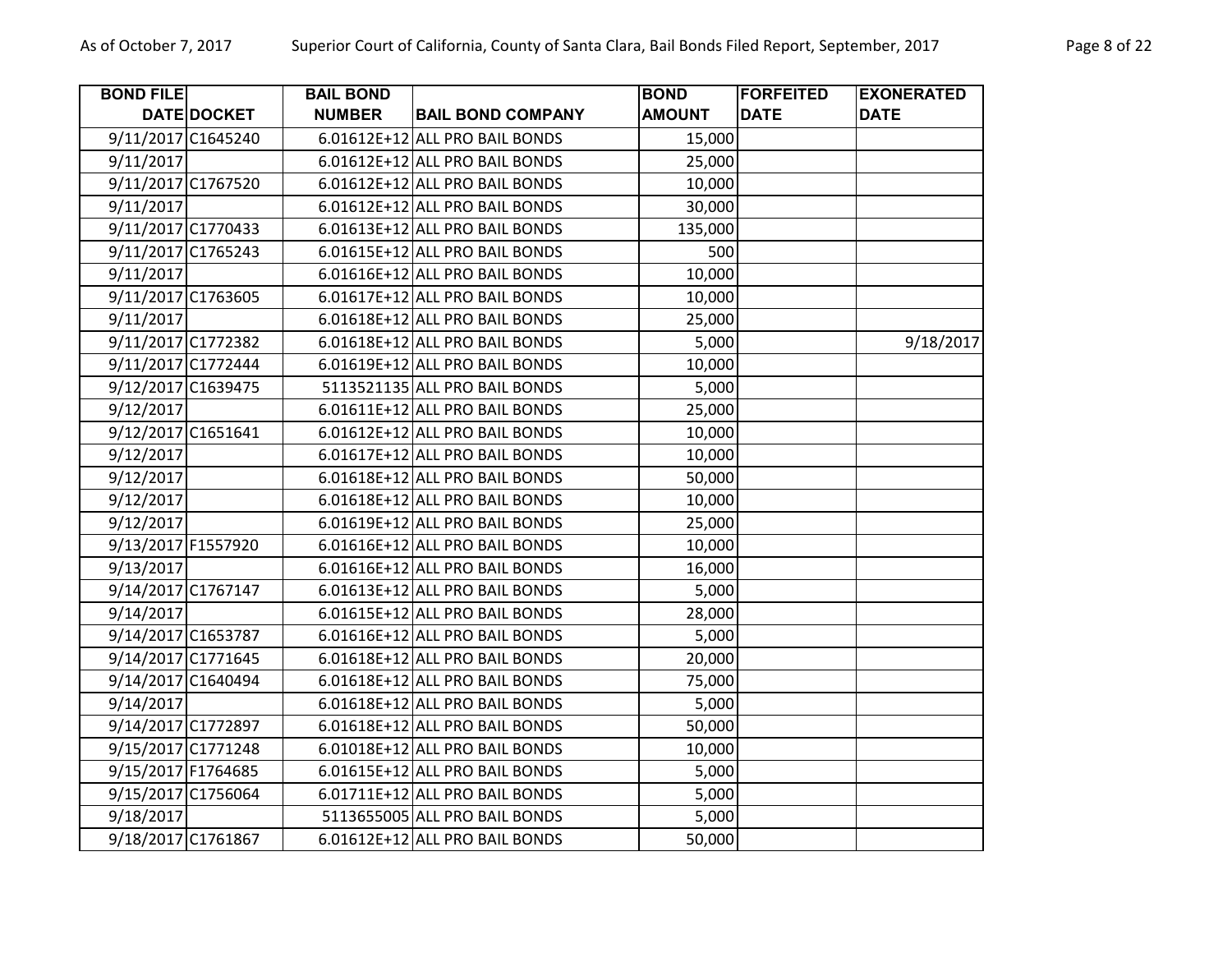| <b>BOND FILE</b>   |             | <b>BAIL BOND</b> |                                | <b>BOND</b>   | <b>FORFEITED</b> | <b>EXONERATED</b> |
|--------------------|-------------|------------------|--------------------------------|---------------|------------------|-------------------|
|                    | DATE DOCKET | <b>NUMBER</b>    | <b>BAIL BOND COMPANY</b>       | <b>AMOUNT</b> | <b>DATE</b>      | <b>DATE</b>       |
| 9/18/2017          |             |                  | 6.01615E+12 ALL PRO BAIL BONDS | 26,000        |                  |                   |
| 9/18/2017 C1758320 |             |                  | 6.01615E+12 ALL PRO BAIL BONDS | 10,000        |                  |                   |
| 9/18/2017 FF928301 |             |                  | 6.01615E+12 ALL PRO BAIL BONDS | 20,000        |                  |                   |
| 9/18/2017 C1641574 |             |                  | 6.01615E+12 ALL PRO BAIL BONDS | 10,000        |                  |                   |
| 9/18/2017          |             |                  | 6.01615E+12 ALL PRO BAIL BONDS | 6,000         |                  |                   |
| 9/18/2017          |             |                  | 6.01616E+12 ALL PRO BAIL BONDS | 25,000        |                  |                   |
| 9/18/2017 C1771567 |             |                  | 6.01617E+12 ALL PRO BAIL BONDS | 10,000        |                  |                   |
| 9/18/2017 FF823640 |             |                  | 6.01617E+12 ALL PRO BAIL BONDS | 20,000        |                  |                   |
| 9/18/2017 C1111104 |             |                  | 6.01618E+12 ALL PRO BAIL BONDS | 20,000        | 9/22/2017        |                   |
| 9/18/2017          |             |                  | 6.01619E+12 ALL PRO BAIL BONDS | 25,000        |                  |                   |
| 9/18/2017 FF721082 |             |                  | 6.01619E+12 ALL PRO BAIL BONDS | 20,000        |                  |                   |
| 9/18/2017 C1771324 |             | AS15496365       | ALL PRO BAIL BONDS             | 10,000        |                  |                   |
| 9/18/2017 C1759812 |             | AS250101054      | ALL PRO BAIL BONDS             | 250,000       |                  |                   |
| 9/18/2017 C1628680 |             | AS25275639       | ALL PRO BAIL BONDS             | 25,000        |                  | 10/3/2017         |
| 9/18/2017          |             | AS25275643       | ALL PRO BAIL BONDS             | 20,000        |                  |                   |
| 9/18/2017 C1764015 |             | AS25275645       | ALL PRO BAIL BONDS             | 4,000         |                  |                   |
| 9/18/2017          |             | AS25276319       | ALL PRO BAIL BONDS             | 25,000        |                  |                   |
| 9/18/2017          |             | AS51194491       | ALL PRO BAIL BONDS             | 1,000         |                  |                   |
| 9/18/2017 C1758964 |             | AS51198735       | ALL PRO BAIL BONDS             | 5,000         |                  |                   |
| 9/18/2017 C1755184 |             | AS750118488      | ALL PRO BAIL BONDS             | 300,000       |                  |                   |
| 9/19/2017          |             |                  | 6.01611E+12 ALL PRO BAIL BONDS | 110,000       |                  |                   |
| 9/19/2017 F1557824 |             |                  | 6.01614E+12 ALL PRO BAIL BONDS | 17,000        |                  |                   |
| 9/19/2017 C1770328 |             |                  | 6.01615E+12 ALL PRO BAIL BONDS | 85,000        |                  |                   |
| 9/19/2017 F1765775 |             |                  | 6.01617E+12 ALL PRO BAIL BONDS | 10,000        |                  |                   |
| 9/19/2017 F1766094 |             |                  | 6.01617E+12 ALL PRO BAIL BONDS | 30,000        |                  |                   |
| 9/19/2017          |             | AS15495458       | ALL PRO BAIL BONDS             | 15,000        |                  |                   |
| 9/19/2017          |             | AS15495463       | ALL PRO BAIL BONDS             | 10,000        |                  |                   |
| 9/19/2017 C1771941 |             | AS15496369       | ALL PRO BAIL BONDS             | 5,000         | 9/27/2017        |                   |
| 9/19/2017 C1762413 |             | AS50205029       | ALL PRO BAIL BONDS             | 36,000        |                  |                   |
| 9/19/2017 C1770412 |             | AS50205034       | ALL PRO BAIL BONDS             | 50,000        | 9/19/2017        |                   |
| 9/19/2017 C1767616 |             | AS51194492       | ALL PRO BAIL BONDS             | 5,000         |                  |                   |
| 9/20/2017          |             |                  | 6.01613E+12 ALL PRO BAIL BONDS | 15,000        |                  |                   |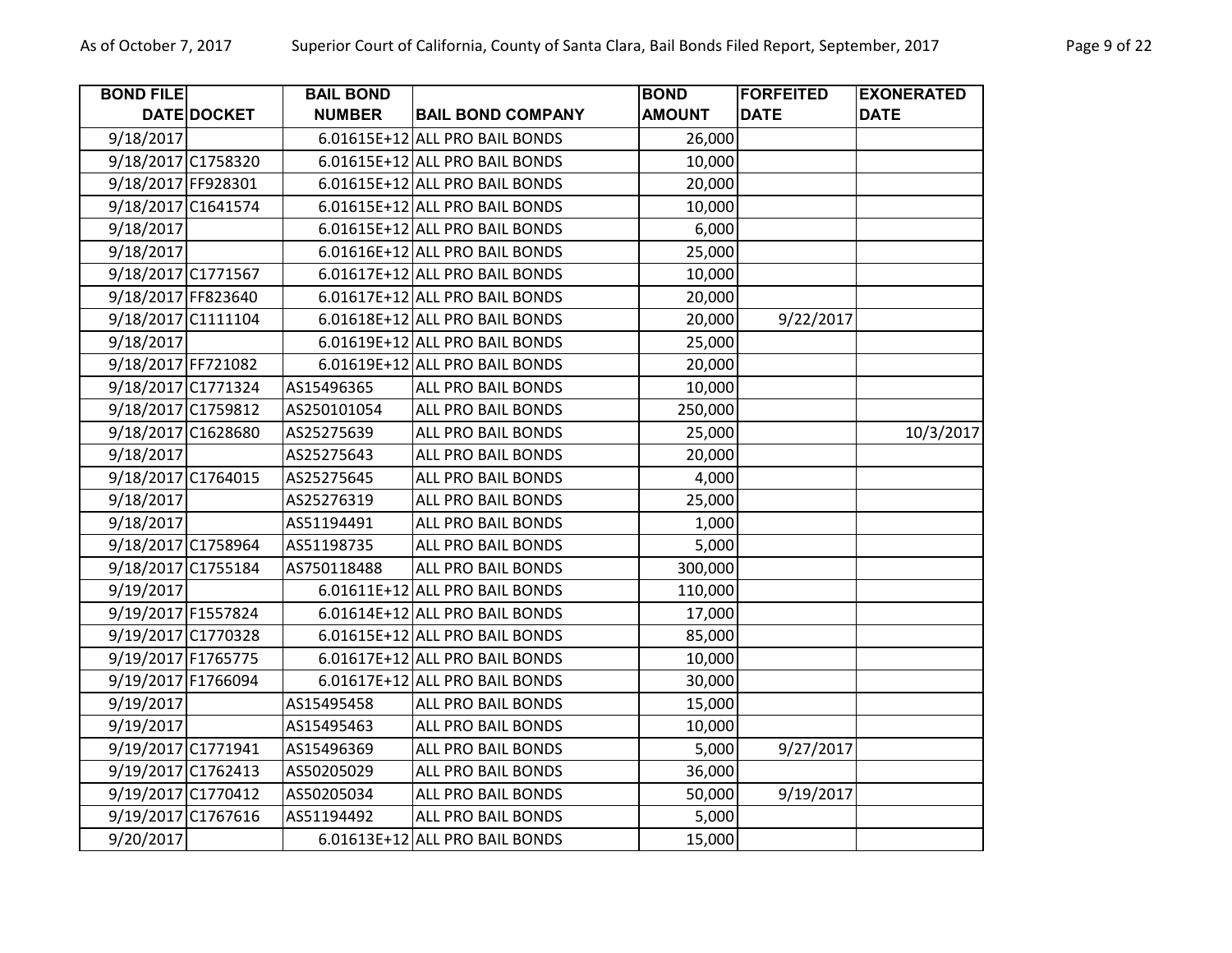| <b>BOND FILE</b>   |                    | <b>BAIL BOND</b> |                                | <b>BOND</b>   | <b>FORFEITED</b> | <b>EXONERATED</b> |
|--------------------|--------------------|------------------|--------------------------------|---------------|------------------|-------------------|
|                    | <b>DATE DOCKET</b> | <b>NUMBER</b>    | <b>BAIL BOND COMPANY</b>       | <b>AMOUNT</b> | <b>DATE</b>      | <b>DATE</b>       |
| 9/20/2017 C1771362 |                    |                  | 6.01616E+12 ALL PRO BAIL BONDS | 15,000        |                  |                   |
| 9/20/2017 C1772443 |                    |                  | 6.01618E+12 ALL PRO BAIL BONDS | 20,000        |                  | 10/2/2017         |
| 9/20/2017 C1757639 |                    | AS100147424      | ALL PRO BAIL BONDS             | 100,000       |                  |                   |
| 9/20/2017 C1769250 |                    | AS15495464       | <b>ALL PRO BAIL BONDS</b>      | 15,000        |                  |                   |
| 9/20/2017 C1771809 |                    | AS15495468       | ALL PRO BAIL BONDS             | 10,000        |                  |                   |
| 9/20/2017          |                    | AS50205035       | ALL PRO BAIL BONDS             | 40,000        |                  |                   |
| 9/20/2017          |                    | AS50205047       | ALL PRO BAIL BONDS             | 45,000        |                  |                   |
| 9/20/2017 C1765794 |                    | AS50205048       | ALL PRO BAIL BONDS             | 36,000        |                  |                   |
| 9/21/2017 C1771876 |                    | AS25275638       | ALL PRO BAIL BONDS             | 20,000        |                  |                   |
| 9/22/2017 C1770242 |                    |                  | 5551830981 ALL PRO BAIL BONDS  | 5,000         |                  |                   |
| 9/22/2017 C1768076 |                    |                  | 6.01613E+12 ALL PRO BAIL BONDS | 1,000         |                  |                   |
| 9/22/2017 C1771322 |                    |                  | 6.01616E+12 ALL PRO BAIL BONDS | 10,000        |                  |                   |
| 9/22/2017 C1771469 |                    |                  | 6.01618E+12 ALL PRO BAIL BONDS | 20,000        |                  |                   |
| 9/22/2017 C1772264 |                    |                  | 6.01619E+12 ALL PRO BAIL BONDS | 3,000         |                  |                   |
| 9/22/2017 C1770502 |                    | AS15495466       | ALL PRO BAIL BONDS             | 10,000        |                  |                   |
| 9/22/2017 C1765463 |                    | AS25275641       | ALL PRO BAIL BONDS             | 10,000        |                  |                   |
| 9/22/2017          |                    | AS25276321       | ALL PRO BAIL BONDS             | 25,000        |                  |                   |
| 9/22/2017 C1653870 |                    | AS50205049       | ALL PRO BAIL BONDS             | 50,000        |                  |                   |
| 9/25/2017          |                    |                  | 6.01612E+12 ALL PRO BAIL BONDS | 41,000        |                  |                   |
| 9/25/2017          |                    |                  | 6.01612E+12 ALL PRO BAIL BONDS | 63,000        |                  |                   |
| 9/25/2017 C1770244 |                    |                  | 6.01613E+12 ALL PRO BAIL BONDS | 10,000        |                  |                   |
| 9/25/2017 C1649906 |                    |                  | 6.01613E+12 ALL PRO BAIL BONDS | 20,000        |                  |                   |
| 9/25/2017 C1763937 |                    |                  | 6.01614E+12 ALL PRO BAIL BONDS | 15,000        |                  |                   |
| 9/25/2017          |                    |                  | 6.01614E+12 ALL PRO BAIL BONDS | 25,000        |                  |                   |
| 9/25/2017          |                    |                  | 6.01615E+12 ALL PRO BAIL BONDS | 10,000        |                  |                   |
| 9/25/2017          |                    |                  | 6.01616E+12 ALL PRO BAIL BONDS | 10,000        |                  |                   |
| 9/25/2017 C1760199 |                    |                  | 6.01616E+12 ALL PRO BAIL BONDS | 20,000        |                  |                   |
| 9/25/2017          |                    |                  | 6.01618E+12 ALL PRO BAIL BONDS | 25,000        |                  |                   |
| 9/25/2017 C1772896 |                    | AS100147427      | ALL PRO BAIL BONDS             | 81,000        | 10/2/2017        |                   |
| 9/25/2017 C1765031 |                    | AS100147528      | ALL PRO BAIL BONDS             | 90,000        |                  |                   |
| 9/25/2017 C1635552 |                    | AS150100905      | ALL PRO BAIL BONDS             | 150,000       |                  |                   |
| 9/25/2017 C1773771 |                    | AS15495467       | <b>ALL PRO BAIL BONDS</b>      | 1,000         |                  |                   |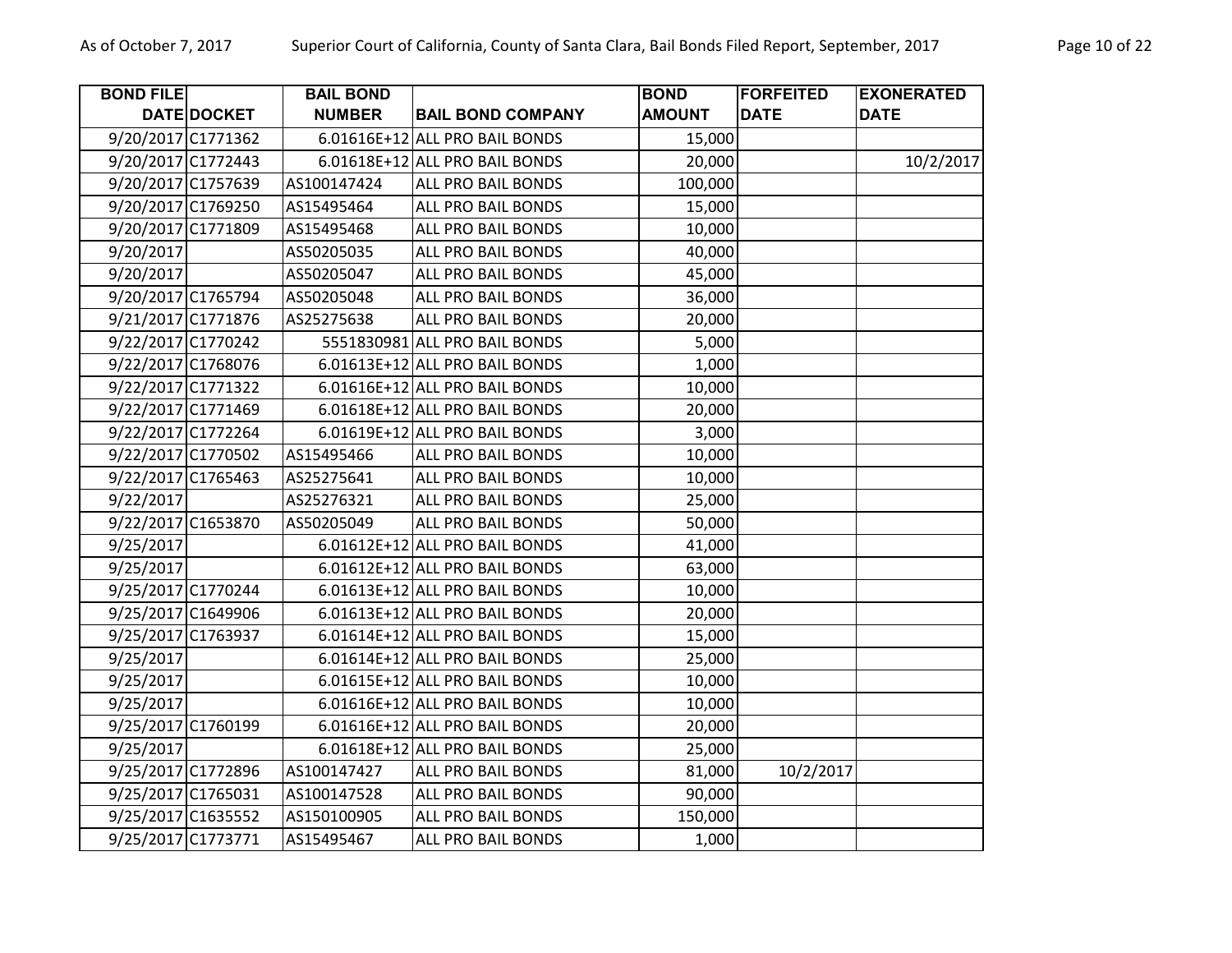| <b>BOND FILE</b>   |                    | <b>BAIL BOND</b> |                                | <b>BOND</b>   | <b>FORFEITED</b> | <b>EXONERATED</b> |
|--------------------|--------------------|------------------|--------------------------------|---------------|------------------|-------------------|
|                    | DATE DOCKET        | <b>NUMBER</b>    | <b>BAIL BOND COMPANY</b>       | <b>AMOUNT</b> | <b>DATE</b>      | <b>DATE</b>       |
|                    | 9/25/2017 C1770668 | AS15496503       | ALL PRO BAIL BONDS             | 10,000        |                  |                   |
| 9/25/2017          |                    | AS15498248       | ALL PRO BAIL BONDS             | 10,000        |                  |                   |
|                    | 9/25/2017 C1762750 | AS15498250       | ALL PRO BAIL BONDS             | 5,000         |                  |                   |
|                    | 9/25/2017 C1772090 | AS15498251       | ALL PRO BAIL BONDS             | 6,000         |                  |                   |
| 9/25/2017          |                    | AS25276776       | ALL PRO BAIL BONDS             | 25,000        |                  |                   |
|                    | 9/25/2017 C1640758 | AS25276777       | ALL PRO BAIL BONDS             | 25,000        |                  |                   |
|                    | 9/25/2017 C1347655 | AS25276778       | ALL PRO BAIL BONDS             | 15,000        |                  |                   |
| 9/25/2017          |                    | AS25276779       | ALL PRO BAIL BONDS             | 25,000        |                  |                   |
| 9/25/2017          |                    | AS25276780       | ALL PRO BAIL BONDS             | 25,000        |                  |                   |
| 9/25/2017          |                    | AS25276781       | ALL PRO BAIL BONDS             | 12,000        |                  |                   |
| 9/25/2017          |                    | AS50206103       | ALL PRO BAIL BONDS             | 30,000        |                  |                   |
|                    | 9/25/2017 C1755692 | AS51194494       | ALL PRO BAIL BONDS             | 5,000         |                  | 9/25/2017         |
|                    | 9/26/2017 C1771324 |                  | 5113655089 ALL PRO BAIL BONDS  | 10,000        |                  |                   |
|                    | 9/26/2017 C1766478 |                  | 6.01612E+12 ALL PRO BAIL BONDS | 30,000        |                  |                   |
|                    | 9/26/2017 B1793883 |                  | 6.01613E+12 ALL PRO BAIL BONDS | 31,000        |                  |                   |
|                    | 9/26/2017 C1762037 |                  | 6.01615E+12 ALL PRO BAIL BONDS | 20,000        |                  |                   |
| 9/26/2017          |                    |                  | 6.01615E+12 ALL PRO BAIL BONDS | 10,000        |                  |                   |
|                    | 9/26/2017 C1772268 |                  | 6.01615E+12 ALL PRO BAIL BONDS | 25,000        |                  |                   |
|                    | 9/26/2017 C1768663 |                  | 6.01616E+12 ALL PRO BAIL BONDS | 100,000       |                  |                   |
|                    | 9/26/2017 B1577589 |                  | 6.01617E+12 ALL PRO BAIL BONDS | 5,000         |                  |                   |
|                    | 9/26/2017 C1772371 |                  | 6.01618E+12 ALL PRO BAIL BONDS | 50,000        |                  |                   |
| 9/26/2017 F1766333 |                    |                  | 6.01619E+12 ALL PRO BAIL BONDS | 40,000        |                  |                   |
| 9/26/2017 C1760521 |                    | AS15493563       | ALL PRO BAIL BONDS             | 10,000        |                  |                   |
| 9/26/2017          |                    | AS15496506       | ALL PRO BAIL BONDS             | 5,000         |                  |                   |
|                    | 9/26/2017 C1359854 | AS25275647       | ALL PRO BAIL BONDS             | 10,000        |                  |                   |
| 9/26/2017          |                    | AS25276356       | ALL PRO BAIL BONDS             | 11,000        |                  |                   |
|                    | 9/27/2017 C1773445 |                  | 6.01616E+12 ALL PRO BAIL BONDS | 36,000        |                  |                   |
|                    | 9/27/2017 C1773880 | AS100147426      | ALL PRO BAIL BONDS             | 60,000        |                  |                   |
| 9/27/2017          |                    | AS15496505       | ALL PRO BAIL BONDS             | 5,000         |                  |                   |
| 9/27/2017 C1521495 |                    | AS25275642       | ALL PRO BAIL BONDS             | 15,000        |                  |                   |
| 9/27/2017          |                    | AS25276355       | ALL PRO BAIL BONDS             | 25,000        |                  |                   |
|                    | 9/27/2017 C1772289 | AS50206101       | ALL PRO BAIL BONDS             | 50,000        |                  |                   |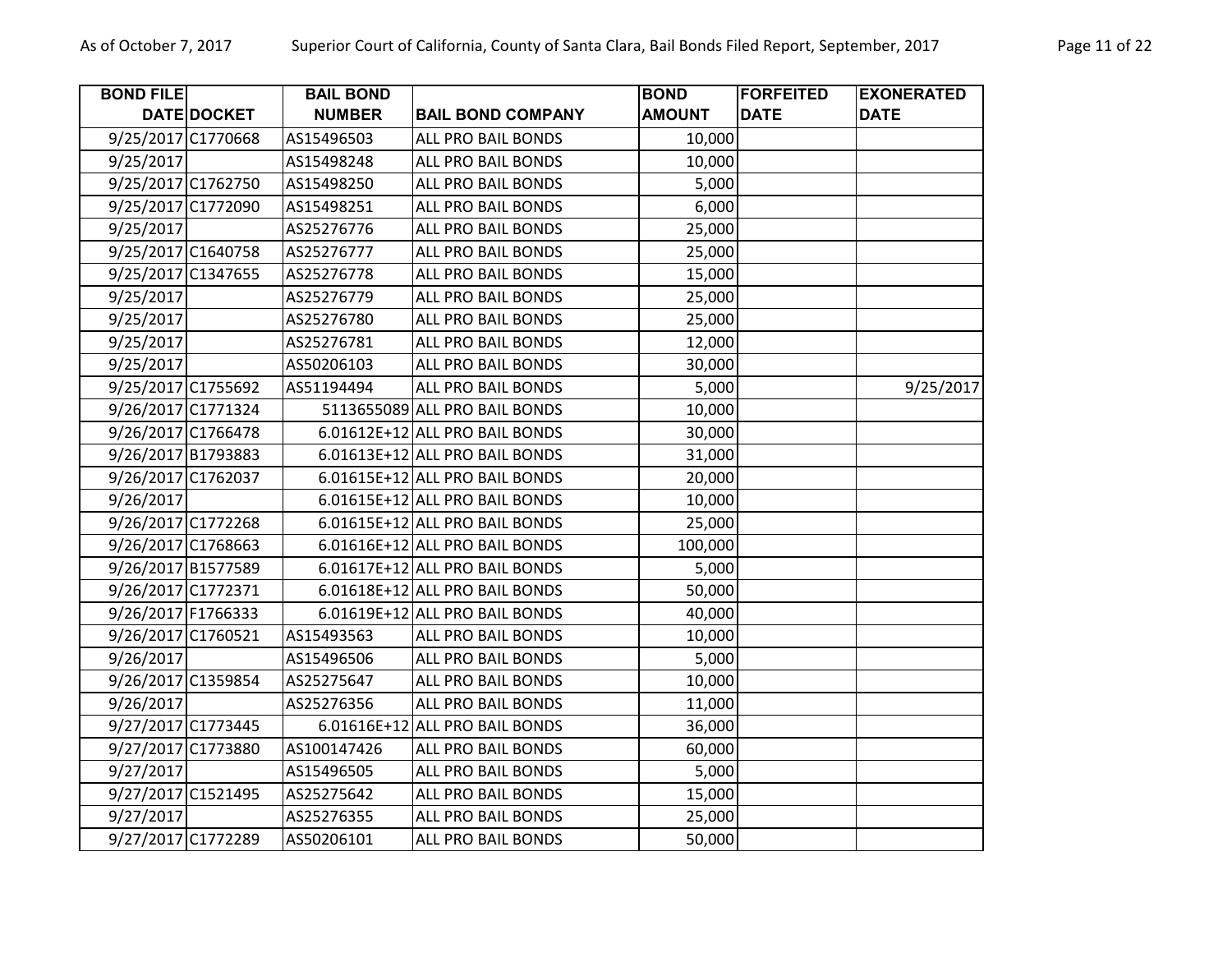| <b>BOND FILE</b> |                    | <b>BAIL BOND</b> |                                   | <b>BOND</b>   | <b>FORFEITED</b> | <b>EXONERATED</b> |
|------------------|--------------------|------------------|-----------------------------------|---------------|------------------|-------------------|
|                  | DATE DOCKET        | <b>NUMBER</b>    | <b>BAIL BOND COMPANY</b>          | <b>AMOUNT</b> | <b>DATE</b>      | <b>DATE</b>       |
|                  | 9/28/2017 C1772167 |                  | 6.01617E+12 ALL PRO BAIL BONDS    | 6,000         |                  |                   |
|                  | 9/29/2017 C1760274 |                  | 6.00912E+12 ALL PRO BAIL BONDS    | 8,000         |                  |                   |
|                  | 9/29/2017 C1762484 |                  | 6.00913E+12 ALL PRO BAIL BONDS    | 6,000         |                  |                   |
| 9/29/2017        |                    |                  | 6.01616E+12 ALL PRO BAIL BONDS    | 25,000        |                  |                   |
|                  | 9/29/2017 C1770455 |                  | 6.01617E+12 ALL PRO BAIL BONDS    | 15,000        | 9/29/2017        |                   |
|                  | 9/29/2017 C1755207 |                  | 6.01618E+12 ALL PRO BAIL BONDS    | 25,000        |                  |                   |
|                  | 9/29/2017 C1770993 | AS50206105       | ALL PRO BAIL BONDS                | 45,000        |                  |                   |
|                  | 9/5/2017 C1650726  | IS50K130575      | <b>AMIGO BAIL BONDS</b>           | 15,000        |                  |                   |
|                  | 9/22/2017 C1772776 | IS50K131321      | <b>AMIGO BAIL BONDS</b>           | 25,000        |                  |                   |
|                  | 9/7/2017 C1772370  |                  | 5105635424 ANGEL LOPEZ BAIL BONDS | 100,000       |                  |                   |
| 9/7/2017         |                    |                  | 5551715389 ANGEL LOPEZ BAIL BONDS | 30,000        |                  |                   |
| 9/1/2017         |                    | T5050635266      | <b>BAD BOYS BAIL BONDS</b>        | 50,000        |                  |                   |
|                  | 9/1/2017 C1769847  | T5050637866      | <b>BAD BOYS BAIL BONDS</b>        | 15,000        |                  | 9/29/2017         |
|                  | 9/5/2017 C1761665  | T10050626479     | <b>BAD BOYS BAIL BONDS</b>        | 30,000        |                  |                   |
| 9/5/2017         |                    | T2550634619      | <b>BAD BOYS BAIL BONDS</b>        | 10,000        |                  |                   |
| 9/5/2017         |                    | T2550635242      | <b>BAD BOYS BAIL BONDS</b>        | 25,000        |                  |                   |
| 9/5/2017         |                    | T2550637840      | <b>BAD BOYS BAIL BONDS</b>        | 16,000        |                  |                   |
|                  | 9/5/2017 F1765400  | T2550637844      | <b>BAD BOYS BAIL BONDS</b>        | 10,000        | 10/3/2017        |                   |
|                  | 9/5/2017 C1772080  | T2550637845      | <b>BAD BOYS BAIL BONDS</b>        | 10,000        |                  | 9/21/2017         |
|                  | 9/5/2017 F1765234  | T2550637846      | <b>BAD BOYS BAIL BONDS</b>        | 20,000        |                  |                   |
| 9/5/2017         |                    | T2550638199      | <b>BAD BOYS BAIL BONDS</b>        | 20,000        |                  |                   |
|                  | 9/5/2017 C1765784  | T5050638228      | <b>BAD BOYS BAIL BONDS</b>        | 50,000        |                  |                   |
|                  | 9/5/2017 B1793647  | T7550635276      | <b>BAD BOYS BAIL BONDS</b>        | 75,000        | 9/20/2017        |                   |
| 9/6/2017         |                    | T1050637803      | <b>BAD BOYS BAIL BONDS</b>        | 10,000        |                  |                   |
| 9/6/2017         |                    | T1050638160      | <b>BAD BOYS BAIL BONDS</b>        | 10,000        |                  |                   |
| 9/6/2017         |                    | T2550635243      | <b>BAD BOYS BAIL BONDS</b>        | 20,000        |                  |                   |
| 9/6/2017         |                    | T2550637837      | <b>BAD BOYS BAIL BONDS</b>        | 25,000        |                  |                   |
| 9/6/2017         |                    | T2550638197      | <b>BAD BOYS BAIL BONDS</b>        | 25,000        |                  |                   |
|                  | 9/6/2017 F1766214  | T2550638198      | <b>BAD BOYS BAIL BONDS</b>        | 25,000        |                  |                   |
| 9/6/2017         |                    | T5050635268      | <b>BAD BOYS BAIL BONDS</b>        | 25,000        |                  |                   |
| 9/7/2017         |                    | T10050635008     | <b>BAD BOYS BAIL BONDS</b>        | 70,000        |                  |                   |
|                  | 9/7/2017 C1652179  | T1M50606226      | <b>BAD BOYS BAIL BONDS</b>        | 150,000       |                  |                   |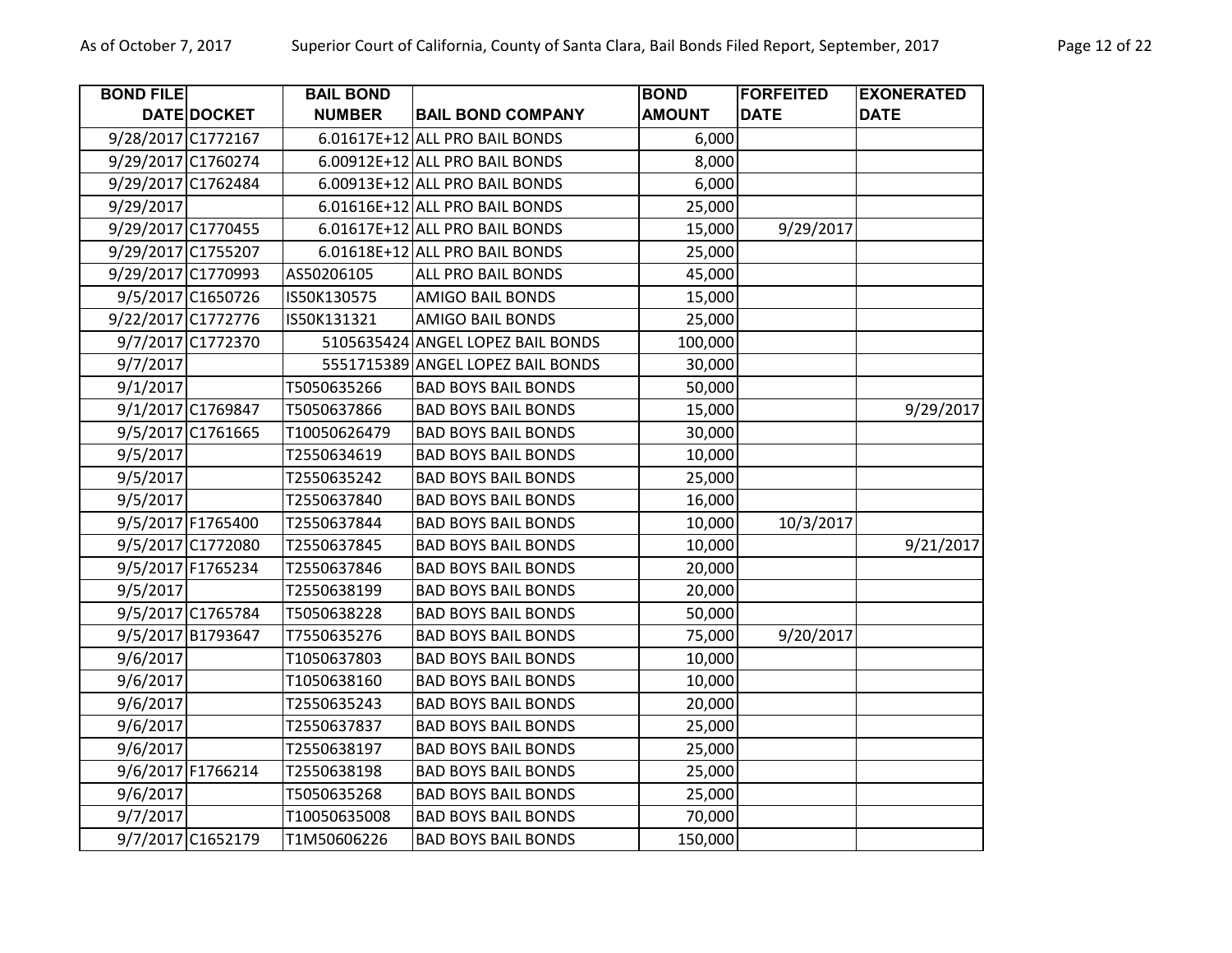| <b>BOND FILE</b>   |                   | <b>BAIL BOND</b>    |                            | <b>BOND</b>   | <b>FORFEITED</b> | <b>EXONERATED</b> |
|--------------------|-------------------|---------------------|----------------------------|---------------|------------------|-------------------|
|                    | DATE DOCKET       | <b>NUMBER</b>       | <b>BAIL BOND COMPANY</b>   | <b>AMOUNT</b> | <b>DATE</b>      | <b>DATE</b>       |
|                    | 9/7/2017 C1772334 | T2550635244         | <b>BAD BOYS BAIL BONDS</b> | 12,000        |                  |                   |
| 9/11/2017 C1771254 |                   | T1050638162         | <b>BAD BOYS BAIL BONDS</b> | 10,000        |                  |                   |
| 9/11/2017          |                   | T1050638164         | <b>BAD BOYS BAIL BONDS</b> | 8,000         |                  |                   |
| 9/11/2017          |                   | T1050638167         | <b>BAD BOYS BAIL BONDS</b> | 10,000        |                  |                   |
| 9/11/2017 C1772404 |                   | T1M50627781         | <b>BAD BOYS BAIL BONDS</b> | 115,000       |                  |                   |
| 9/11/2017          |                   | 216225 720050633804 | <b>BAD BOYS BAIL BONDS</b> | 135,000       |                  |                   |
| 9/11/2017 C1772326 |                   | T2550635245         | <b>BAD BOYS BAIL BONDS</b> | 25,000        |                  |                   |
| 9/11/2017          |                   | T2550635246         | <b>BAD BOYS BAIL BONDS</b> | 11,000        |                  |                   |
| 9/11/2017          |                   | T2550635247         | <b>BAD BOYS BAIL BONDS</b> | 15,000        |                  |                   |
| 9/11/2017 C1758592 |                   | T550635721          | <b>BAD BOYS BAIL BONDS</b> | 5,000         |                  |                   |
| 9/12/2017 F1764080 |                   | T1050638166         | <b>BAD BOYS BAIL BONDS</b> | 10,000        |                  |                   |
| 9/12/2017          |                   | T2550635744         | <b>BAD BOYS BAIL BONDS</b> | 15,000        |                  |                   |
| 9/12/2017 C1485840 |                   | T5050635754         | <b>BAD BOYS BAIL BONDS</b> | 30,000        |                  |                   |
| 9/12/2017 C1771232 |                   | T5050637865         | <b>BAD BOYS BAIL BONDS</b> | 20,000        |                  |                   |
| 9/13/2017 F1764176 |                   | T2550635250         | <b>BAD BOYS BAIL BONDS</b> | 25,000        |                  |                   |
| 9/13/2017 F1763323 |                   | T550638141          | <b>BAD BOYS BAIL BONDS</b> | 5,000         |                  |                   |
| 9/13/2017 F1766089 |                   | T550638142          | <b>BAD BOYS BAIL BONDS</b> | 5,000         |                  |                   |
| 9/14/2017 C1522680 |                   | T10050636154        | <b>BAD BOYS BAIL BONDS</b> | 75,000        |                  |                   |
| 9/14/2017 C1766038 |                   | T1050638171         | <b>BAD BOYS BAIL BONDS</b> | 10,000        |                  |                   |
| 9/14/2017 C1762408 |                   | T7550635274         | <b>BAD BOYS BAIL BONDS</b> | 75,000        |                  |                   |
| 9/15/2017 C1631689 |                   | T10050635765        | <b>BAD BOYS BAIL BONDS</b> | 100,000       |                  |                   |
| 9/15/2017 C1770727 |                   | T1050638169         | <b>BAD BOYS BAIL BONDS</b> | 6,000         |                  |                   |
| 9/15/2017 F1662570 |                   | T25050640278        | <b>BAD BOYS BAIL BONDS</b> | 150,000       |                  |                   |
| 9/15/2017          |                   | T2550635251         | <b>BAD BOYS BAIL BONDS</b> | 10,000        |                  |                   |
| 9/15/2017          |                   | T2550638747         | <b>BAD BOYS BAIL BONDS</b> | 20,000        |                  |                   |
| 9/15/2017 C1755701 |                   | T5050634628         | <b>BAD BOYS BAIL BONDS</b> | 20,000        |                  |                   |
| 9/18/2017          |                   | T10050639235        | <b>BAD BOYS BAIL BONDS</b> | 52,000        |                  |                   |
| 9/18/2017 F1765666 |                   | T1050638744         | <b>BAD BOYS BAIL BONDS</b> | 10,000        |                  |                   |
| 9/18/2017 B1792657 |                   | T1M50634641         | <b>BAD BOYS BAIL BONDS</b> | 110,000       |                  |                   |
| 9/18/2017          |                   | T2550640158         | <b>BAD BOYS BAIL BONDS</b> | 25,000        |                  |                   |
| 9/18/2017          |                   | T2550640160         | <b>BAD BOYS BAIL BONDS</b> | 20,000        |                  |                   |
| 9/18/2017          |                   | T2550640161         | <b>BAD BOYS BAIL BONDS</b> | 25,000        |                  |                   |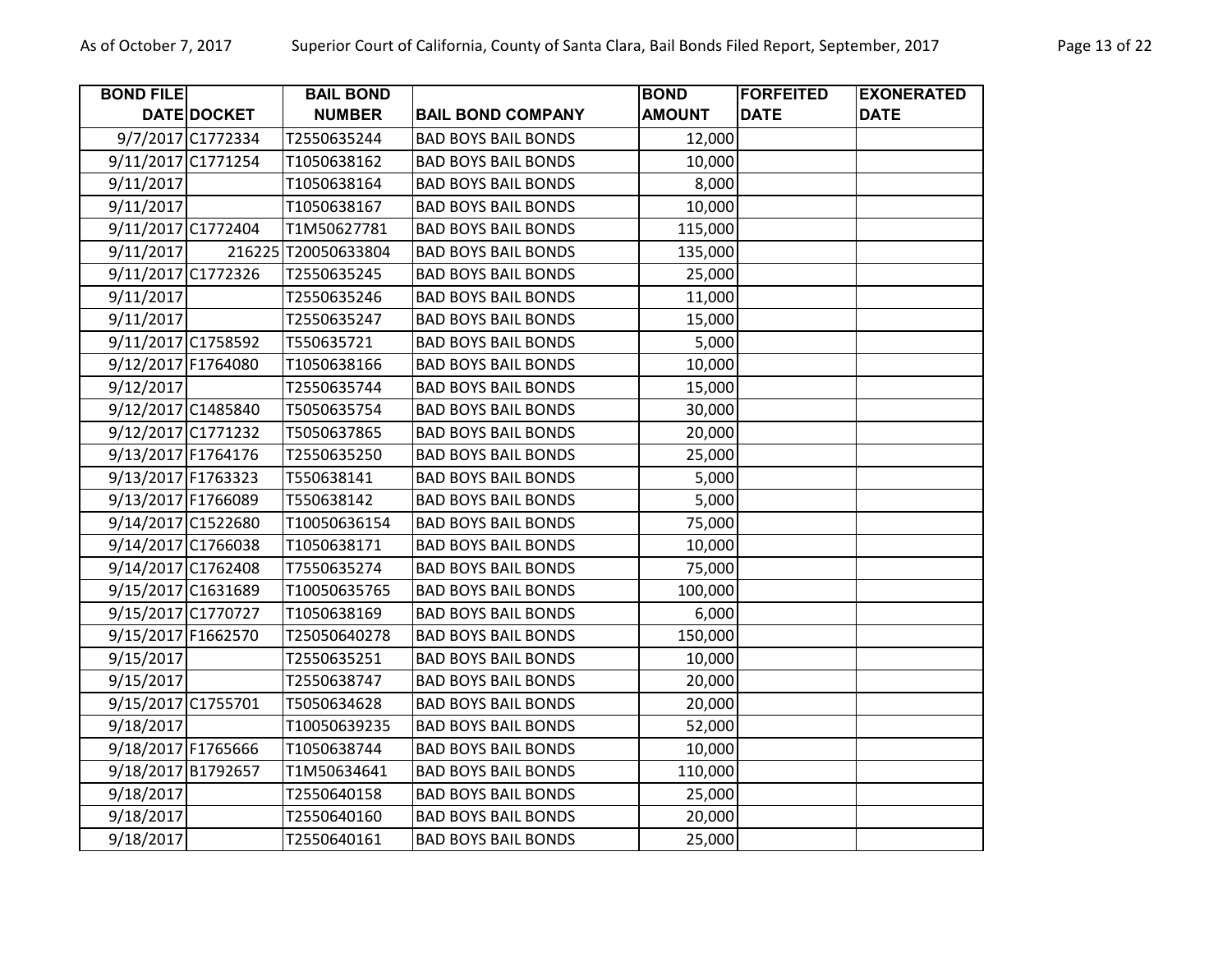| Page 14 o |  |  |
|-----------|--|--|
|-----------|--|--|

| <b>BOND FILE</b>   |                    | <b>BAIL BOND</b> |                            | <b>BOND</b>   | <b>FORFEITED</b> | <b>EXONERATED</b> |
|--------------------|--------------------|------------------|----------------------------|---------------|------------------|-------------------|
|                    | DATE DOCKET        | <b>NUMBER</b>    | <b>BAIL BOND COMPANY</b>   | <b>AMOUNT</b> | <b>DATE</b>      | <b>DATE</b>       |
| 9/18/2017          |                    | T2550640162      | <b>BAD BOYS BAIL BONDS</b> | 25,000        |                  |                   |
| 9/18/2017          |                    | T5050638229      | <b>BAD BOYS BAIL BONDS</b> | 41,000        |                  |                   |
| 9/18/2017 C1767255 |                    | T550640085       | <b>BAD BOYS BAIL BONDS</b> | 5,000         |                  |                   |
| 9/18/2017 C1513368 |                    | T550640086       | <b>BAD BOYS BAIL BONDS</b> | 4,000         |                  |                   |
| 9/18/2017 C1521256 |                    | T550640087       | <b>BAD BOYS BAIL BONDS</b> | 2,000         |                  |                   |
|                    | 9/19/2017 C1761722 | T10050640267     | <b>BAD BOYS BAIL BONDS</b> | 80,000        |                  |                   |
|                    | 9/19/2017 C1758526 | T2550626566      | <b>BAD BOYS BAIL BONDS</b> | 20,000        |                  |                   |
| 9/19/2017          |                    | T2550640163      | <b>BAD BOYS BAIL BONDS</b> | 15,000        |                  |                   |
| 9/19/2017          |                    | T5050634627      | <b>BAD BOYS BAIL BONDS</b> | 50,000        |                  |                   |
| 9/20/2017 C1630868 |                    | T1050640127      | <b>BAD BOYS BAIL BONDS</b> | 5,000         |                  |                   |
| 9/20/2017          |                    | T1050640128      | <b>BAD BOYS BAIL BONDS</b> | 10,000        |                  |                   |
| 9/20/2017          |                    | T2550640164      | <b>BAD BOYS BAIL BONDS</b> | 15,000        |                  |                   |
| 9/20/2017 C1771895 |                    | T2550640165      | <b>BAD BOYS BAIL BONDS</b> | 15,000        |                  |                   |
| 9/20/2017 C1768334 |                    | T550640088       | <b>BAD BOYS BAIL BONDS</b> | 5,000         |                  |                   |
| 9/21/2017 C1772769 |                    | T2550640159      | <b>BAD BOYS BAIL BONDS</b> | 25,000        |                  |                   |
|                    | 9/21/2017 C1076587 | T2550640171      | <b>BAD BOYS BAIL BONDS</b> | 25,000        |                  |                   |
|                    | 9/21/2017 C1113333 | T5050634620      | <b>BAD BOYS BAIL BONDS</b> | 50,000        |                  |                   |
| 9/21/2017 C1770189 |                    | T5050634629      | <b>BAD BOYS BAIL BONDS</b> | 50,000        |                  |                   |
| 9/21/2017          |                    | T5050635755      | <b>BAD BOYS BAIL BONDS</b> | 27,000        |                  |                   |
| 9/21/2017 F1766234 |                    | T7550640250      | <b>BAD BOYS BAIL BONDS</b> | 75,000        |                  |                   |
|                    | 9/22/2017 C1765527 | T1050638165      | <b>BAD BOYS BAIL BONDS</b> | 10,000        |                  |                   |
|                    | 9/22/2017 C1765417 | T1050638746      | <b>BAD BOYS BAIL BONDS</b> | 5,000         |                  |                   |
| 9/22/2017 C1757111 |                    | T1050640125      | <b>BAD BOYS BAIL BONDS</b> | 10,000        |                  |                   |
| 9/22/2017 C1513921 |                    | T1050640126      | <b>BAD BOYS BAIL BONDS</b> | 10,000        |                  |                   |
| 9/22/2017          |                    | T1550639224      | <b>BAD BOYS BAIL BONDS</b> | 10,000        |                  |                   |
| 9/22/2017 C1764148 |                    | T20050640276     | <b>BAD BOYS BAIL BONDS</b> | 90,000        |                  |                   |
| 9/25/2017          |                    | T2550640172      | <b>BAD BOYS BAIL BONDS</b> | 25,000        |                  |                   |
| 9/25/2017          |                    | T5050634630      | <b>BAD BOYS BAIL BONDS</b> | 36,000        |                  |                   |
|                    | 9/25/2017 C1766356 | T550640089       | <b>BAD BOYS BAIL BONDS</b> | 5,000         |                  |                   |
| 9/25/2017 C1771875 |                    | T550640090       | <b>BAD BOYS BAIL BONDS</b> | 5,000         |                  |                   |
| 9/26/2017          |                    | T2550640169      | <b>BAD BOYS BAIL BONDS</b> | 15,000        |                  |                   |
|                    | 9/26/2017 C1772269 | T2550640437      | <b>BAD BOYS BAIL BONDS</b> | 25,000        |                  |                   |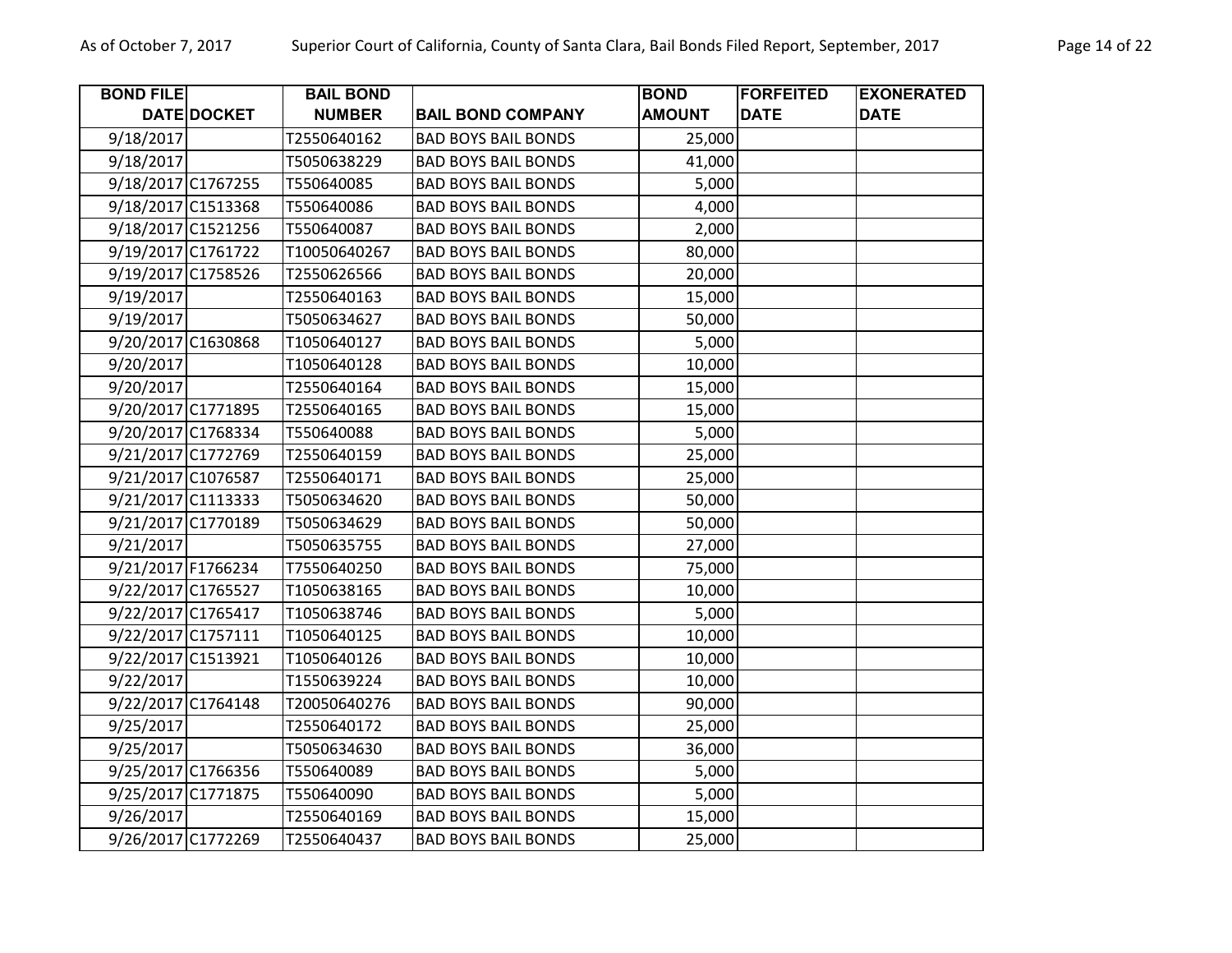| <b>BOND FILE</b>   |                   | <b>BAIL BOND</b> |                                | <b>BOND</b>   | <b>FORFEITED</b> | <b>EXONERATED</b> |
|--------------------|-------------------|------------------|--------------------------------|---------------|------------------|-------------------|
|                    | DATE DOCKET       | <b>NUMBER</b>    | <b>BAIL BOND COMPANY</b>       | <b>AMOUNT</b> | <b>DATE</b>      | <b>DATE</b>       |
| 9/26/2017 C1765544 |                   | T5050640227      | <b>BAD BOYS BAIL BONDS</b>     | 50,000        |                  |                   |
| 9/26/2017 C1769643 |                   | T550640091       | <b>BAD BOYS BAIL BONDS</b>     | 5,000         |                  |                   |
| 9/26/2017 C1772298 |                   | T550640092       | <b>BAD BOYS BAIL BONDS</b>     | 5,000         |                  |                   |
| 9/27/2017 C1769222 |                   | T1050640122      | <b>BAD BOYS BAIL BONDS</b>     | 6,000         |                  |                   |
| 9/27/2017          |                   | T550640430       | <b>BAD BOYS BAIL BONDS</b>     | 5,000         |                  |                   |
| 9/28/2017 C1768857 |                   | T2550640170      | <b>BAD BOYS BAIL BONDS</b>     | 15,000        |                  |                   |
| 9/28/2017 C1772305 |                   | T7550641652      | <b>BAD BOYS BAIL BONDS</b>     | 75,000        |                  |                   |
| 9/29/2017 C1774271 |                   | T2550640167      | <b>BAD BOYS BAIL BONDS</b>     | 25,000        |                  |                   |
| 9/29/2017          |                   | T2550641634      | <b>BAD BOYS BAIL BONDS</b>     | 25,000        |                  |                   |
|                    | 9/1/2017 F1766029 | AS100147423      | <b>BAIL HOTLINE BAIL BONDS</b> | 60,000        |                  |                   |
| 9/1/2017           |                   | AS25275547       | <b>BAIL HOTLINE BAIL BONDS</b> | 20,000        |                  |                   |
|                    | 9/5/2017 C1768326 | AS100147164      | <b>BAIL HOTLINE BAIL BONDS</b> | 80,000        | 10/3/2017        |                   |
| 9/5/2017           |                   | AS100147165      | <b>BAIL HOTLINE BAIL BONDS</b> | 76,000        |                  |                   |
|                    | 9/5/2017 C1650482 | AS150100880      | <b>BAIL HOTLINE BAIL BONDS</b> | 101,000       |                  |                   |
|                    | 9/5/2017 C1772140 | AS15495460       | <b>BAIL HOTLINE BAIL BONDS</b> | 5,000         | 10/3/2017        |                   |
|                    | 9/5/2017 C1637973 | AS25275543       | <b>BAIL HOTLINE BAIL BONDS</b> | 15,000        |                  |                   |
| 9/5/2017           |                   | AS25275550       | <b>BAIL HOTLINE BAIL BONDS</b> | 25,000        |                  |                   |
| 9/5/2017           |                   | AS25275646       | <b>BAIL HOTLINE BAIL BONDS</b> | 25,000        |                  |                   |
|                    | 9/5/2017 C1762110 | AS50204687       | <b>BAIL HOTLINE BAIL BONDS</b> | 45,000        |                  | 9/21/2017         |
| 9/5/2017           |                   | AS50204688       | <b>BAIL HOTLINE BAIL BONDS</b> | 26,000        |                  |                   |
|                    | 9/5/2017 C1772094 | AS50204689       | <b>BAIL HOTLINE BAIL BONDS</b> | 50,000        | 9/21/2017        |                   |
|                    | 9/5/2017 C1653656 | AS51194091       | <b>BAIL HOTLINE BAIL BONDS</b> | 5,000         |                  |                   |
|                    | 9/6/2017 B1793081 | AS15495459       | <b>BAIL HOTLINE BAIL BONDS</b> | 10,000        |                  |                   |
| 9/6/2017           |                   | AS15495462       | <b>BAIL HOTLINE BAIL BONDS</b> | 10,000        |                  |                   |
|                    | 9/6/2017 B1793487 | AS250101055      | <b>BAIL HOTLINE BAIL BONDS</b> | 160,000       |                  |                   |
|                    | 9/6/2017 F1766032 | AS25275549       | <b>BAIL HOTLINE BAIL BONDS</b> | 10,000        |                  |                   |
| 9/6/2017           |                   | AS25275637       | <b>BAIL HOTLINE BAIL BONDS</b> | 25,000        |                  |                   |
|                    | 9/6/2017 F1765635 | AS51189208       | <b>BAIL HOTLINE BAIL BONDS</b> | 5,000         | 10/3/2017        |                   |
|                    | 9/7/2017 C1762942 | A50204693        | <b>BAIL HOTLINE BAIL BONDS</b> | 50,000        | 9/8/2017         |                   |
|                    | 9/7/2017 B1686396 | AS15495461       | <b>BAIL HOTLINE BAIL BONDS</b> | 15,000        |                  |                   |
|                    | 9/7/2017 C1647487 | AS15495465       | <b>BAIL HOTLINE BAIL BONDS</b> | 15,000        |                  |                   |
| 9/7/2017           |                   | AS15495471       | <b>BAIL HOTLINE BAIL BONDS</b> | 15,000        |                  |                   |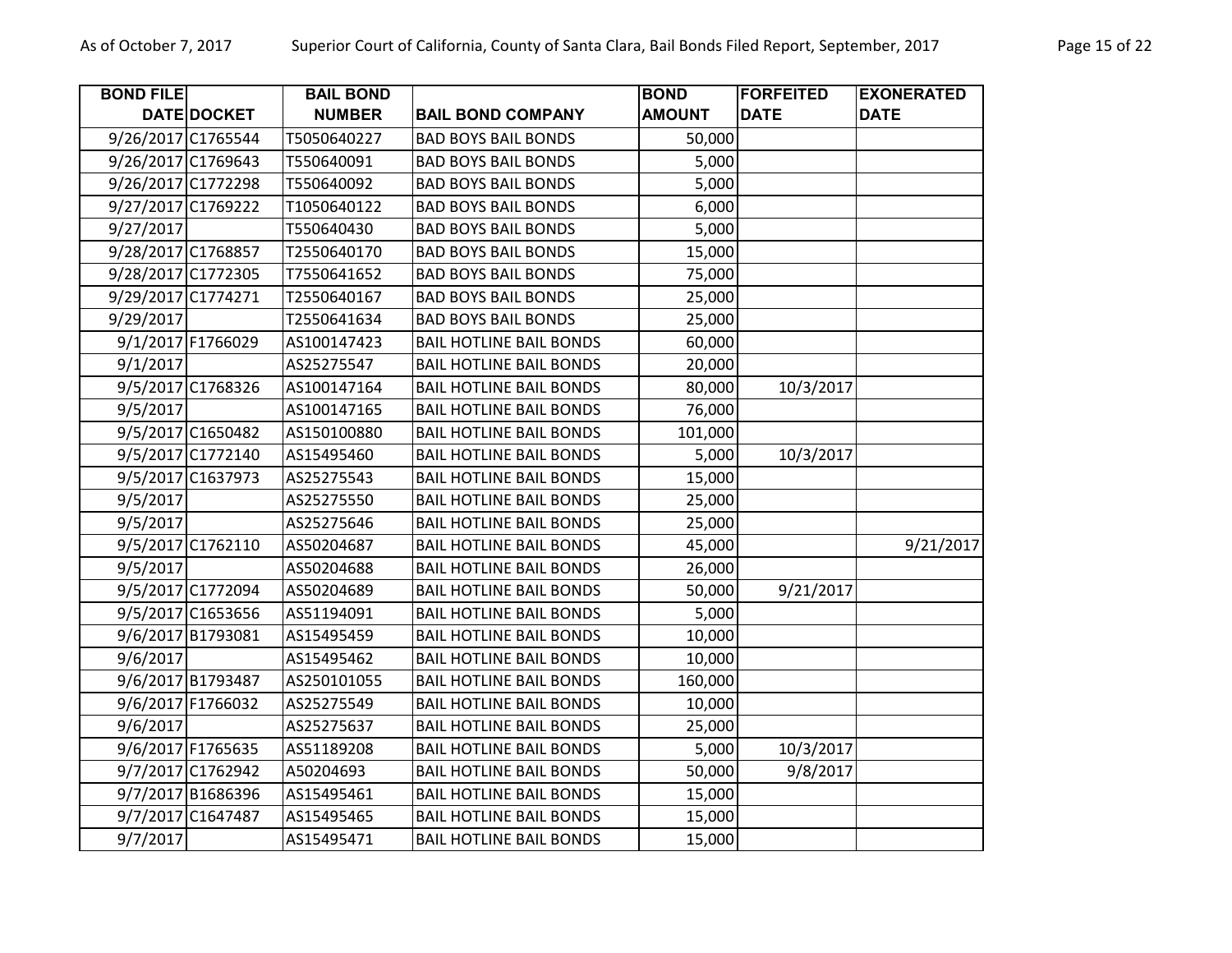| <b>BOND FILE</b>   |                    | <b>BAIL BOND</b> |                                | <b>BOND</b>   | <b>FORFEITED</b> | <b>EXONERATED</b> |
|--------------------|--------------------|------------------|--------------------------------|---------------|------------------|-------------------|
|                    | DATE DOCKET        | <b>NUMBER</b>    | <b>BAIL BOND COMPANY</b>       | <b>AMOUNT</b> | <b>DATE</b>      | <b>DATE</b>       |
|                    | 9/7/2017 C1769311  | AS15495472       | <b>BAIL HOTLINE BAIL BONDS</b> | 10,000        |                  |                   |
|                    | 9/7/2017 C1772321  | AS25275636       | <b>BAIL HOTLINE BAIL BONDS</b> | 20,000        |                  |                   |
|                    | 9/7/2017 C1762382  | AS25275640       | <b>BAIL HOTLINE BAIL BONDS</b> | 25,000        |                  | 9/26/2017         |
|                    | 9/7/2017 C1771663  | AS50205026       | <b>BAIL HOTLINE BAIL BONDS</b> | 50,000        |                  |                   |
|                    | 9/7/2017 C1770147  | AS51194090       | <b>BAIL HOTLINE BAIL BONDS</b> | 3,000         | 10/6/2017        |                   |
| 9/11/2017          |                    | AS15496360       | <b>BAIL HOTLINE BAIL BONDS</b> | 10,000        |                  |                   |
| 9/11/2017          |                    | AS15496361       | <b>BAIL HOTLINE BAIL BONDS</b> | 12,000        |                  |                   |
|                    | 9/11/2017 C1770560 | AS15496364       | <b>BAIL HOTLINE BAIL BONDS</b> | 6,000         |                  |                   |
|                    | 9/11/2017 C1771516 | AS250101109      | <b>BAIL HOTLINE BAIL BONDS</b> | 200,000       |                  |                   |
| 9/11/2017          |                    | AS25275644       | <b>BAIL HOTLINE BAIL BONDS</b> | 25,000        |                  |                   |
|                    | 9/11/2017 C1765464 | AS25276313       | <b>BAIL HOTLINE BAIL BONDS</b> | 15,000        |                  |                   |
| 9/11/2017          |                    | AS25276314       | <b>BAIL HOTLINE BAIL BONDS</b> | 11,000        |                  |                   |
|                    | 9/11/2017 C1762538 | AS25276316       | <b>BAIL HOTLINE BAIL BONDS</b> | 25,000        |                  |                   |
|                    | 9/11/2017 C1772546 | AS500100534      | <b>BAIL HOTLINE BAIL BONDS</b> | 485,000       |                  |                   |
|                    | 9/11/2017 C1769274 | FCS101787116     | <b>BAIL HOTLINE BAIL BONDS</b> | 2,000         | 10/2/2017        |                   |
|                    | 9/11/2017 C1653456 | FCS501795111     | <b>BAIL HOTLINE BAIL BONDS</b> | 40,000        | 10/2/2017        |                   |
|                    | 9/11/2017 C1651520 | FCS501795113     | <b>BAIL HOTLINE BAIL BONDS</b> | 40,000        | 10/2/2017        |                   |
|                    | 9/12/2017 C1630941 | AS100147640      | <b>BAIL HOTLINE BAIL BONDS</b> | 100,000       |                  |                   |
| 9/12/2017 B1684221 |                    | AS100147641      | <b>BAIL HOTLINE BAIL BONDS</b> | 100,000       |                  |                   |
|                    | 9/12/2017 F1661922 | AS25276312       | <b>BAIL HOTLINE BAIL BONDS</b> | 20,000        |                  | 9/12/2017         |
|                    | 9/13/2017 C1766970 | AS50205417       | <b>BAIL HOTLINE BAIL BONDS</b> | 35,000        | 9/18/2017        |                   |
|                    | 9/13/2017 C1769276 | AS51198732       | <b>BAIL HOTLINE BAIL BONDS</b> | 5,000         |                  |                   |
|                    | 9/13/2017 C1770407 | AS51198734       | <b>BAIL HOTLINE BAIL BONDS</b> | 5,000         | 9/18/2017        |                   |
| 9/14/2017 C1768551 |                    | AS50204692       | <b>BAIL HOTLINE BAIL BONDS</b> | 40,000        |                  |                   |
|                    | 9/14/2017 C1772416 | AS50205418       | <b>BAIL HOTLINE BAIL BONDS</b> | 50,000        | 9/25/2017        |                   |
| 9/14/2017          |                    | AS50205419       | <b>BAIL HOTLINE BAIL BONDS</b> | 25,000        |                  |                   |
|                    | 9/18/2017 B1791491 | AS150100881      | <b>BAIL HOTLINE BAIL BONDS</b> | 150,000       |                  |                   |
|                    | 9/18/2017 B1793717 | AS51198733       | <b>BAIL HOTLINE BAIL BONDS</b> | 5,000         |                  | 9/19/2017         |
| 9/19/2017 F1763292 |                    | AS25276320       | <b>BAIL HOTLINE BAIL BONDS</b> | 10,000        |                  |                   |
| 9/20/2017          |                    | AS50205033       | <b>BAIL HOTLINE BAIL BONDS</b> | 26,000        |                  |                   |
|                    | 9/21/2017 F1766188 | AS100147425      | <b>BAIL HOTLINE BAIL BONDS</b> | 65,000        |                  |                   |
|                    | 9/21/2017 B1689145 | AS51189191       | <b>BAIL HOTLINE BAIL BONDS</b> | 4,000         |                  |                   |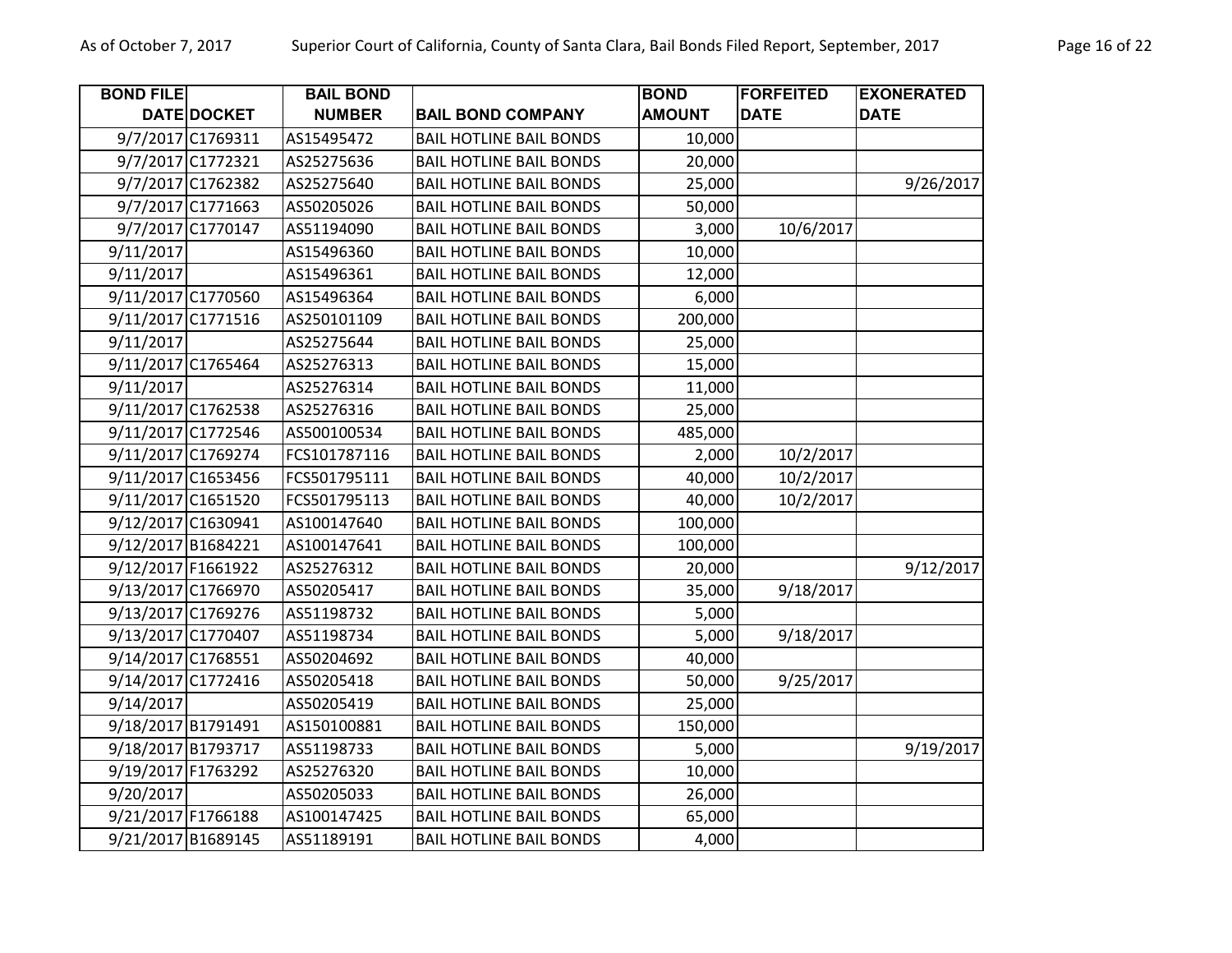| <b>BOND FILE</b>   |                    | <b>BAIL BOND</b> |                                  | <b>BOND</b>   | <b>FORFEITED</b> | <b>EXONERATED</b> |
|--------------------|--------------------|------------------|----------------------------------|---------------|------------------|-------------------|
|                    | DATE DOCKET        | <b>NUMBER</b>    | <b>BAIL BOND COMPANY</b>         | <b>AMOUNT</b> | <b>DATE</b>      | <b>DATE</b>       |
| 9/21/2017          |                    | AS51194493       | <b>BAIL HOTLINE BAIL BONDS</b>   | 5,000         |                  |                   |
| 9/22/2017 C1650564 |                    | AS15495469       | <b>BAIL HOTLINE BAIL BONDS</b>   | 7,500         |                  |                   |
|                    | 9/22/2017 C1639830 | AS15495470       | <b>BAIL HOTLINE BAIL BONDS</b>   | 6,000         |                  |                   |
|                    | 9/22/2017 B1688004 | AS15498247       | <b>BAIL HOTLINE BAIL BONDS</b>   | 10,000        |                  |                   |
| 9/25/2017 F1765236 |                    | AS15498249       | <b>BAIL HOTLINE BAIL BONDS</b>   | 6,000         |                  | 9/25/2017         |
|                    | 9/26/2017 C1770319 | AS15496507       | <b>BAIL HOTLINE BAIL BONDS</b>   | 5,000         | 10/2/2017        |                   |
| 9/26/2017 C1771957 |                    | AS15496508       | <b>BAIL HOTLINE BAIL BONDS</b>   | 15,000        | 10/2/2017        | 10/5/2017         |
|                    | 9/28/2017 B1790428 | AS50206102       | <b>BAIL HOTLINE BAIL BONDS</b>   | 50,000        |                  |                   |
| 9/29/2017 C1767081 |                    | AS100147531      | <b>BAIL HOTLINE BAIL BONDS</b>   | 72,000        |                  |                   |
| 9/12/2017          |                    |                  | 5551750241 BODYGUARD BAIL BONDS  | 25,000        |                  |                   |
|                    | 9/15/2017 C1771306 |                  | 5272934018 BODYGUARD BAIL BONDS  | 10,000        |                  |                   |
|                    | 9/18/2017 C1766632 |                  | 5200195803 BODYGUARD BAIL BONDS  | 200,000       |                  |                   |
| 9/18/2017 C1765461 |                    |                  | 5272934005 BODYGUARD BAIL BONDS  | 25,000        |                  |                   |
| 9/21/2017 C1765925 |                    |                  | 5113582217 BODYGUARD BAIL BONDS  | 10,000        |                  |                   |
| 9/25/2017          |                    |                  | 5551750267 BODYGUARD BAIL BONDS  | 25,000        |                  |                   |
| 9/25/2017 C1523467 |                    | AF00934285       | <b>BUSTIN LOOSE BAIL BONDS</b>   | 30,000        |                  |                   |
|                    | 9/1/2017 C1759168  | AS15K236906      | <b>COOPER BAIL BONDS</b>         | 15,000        |                  |                   |
|                    | 9/11/2017 C1769196 | AS15487993       | DIAZ BROS BAIL BONDS             | 5,000         | 10/3/2017        |                   |
| 9/11/2017 C1642911 |                    | AS50202842       | DIAZ BROS BAIL BONDS             | 20,000        | 10/3/2017        |                   |
| 9/12/2017 F1765385 |                    | AS15495745       | DIAZ BROS BAIL BONDS             | 6,000         |                  |                   |
|                    | 9/11/2017 C1756360 | 2017AA017977     | <b>DISCREET BAIL BONDS</b>       | 5,000         |                  |                   |
| 9/11/2017 C1756634 |                    | 2017BB018625     | <b>DISCREET BAIL BONDS</b>       | 10,000        |                  |                   |
| 9/11/2017 C1772409 |                    | 2017EE004839     | <b>DISCREET BAIL BONDS</b>       | 75,000        |                  |                   |
| 9/18/2017 C1769851 |                    | 2017CC017435     | <b>DISCREET BAIL BONDS</b>       | 20,000        |                  |                   |
| 9/13/2017          |                    |                  | 5803272329 DRAGON BAIL BONDS     | 5,000         |                  |                   |
|                    | 9/5/2017 C1772370  |                  | 5105710747 EIGHT BALL BAIL BONDS | 70,000        |                  |                   |
| 9/18/2017 F1765724 |                    |                  | 5113722945 EIGHT BALL BAIL BONDS | 10,000        |                  |                   |
| 9/22/2017          |                    |                  | 5273062385 EIGHT BALL BAIL BONDS | 10,000        |                  |                   |
| 9/26/2017 C1770677 |                    |                  | 5113722958 EIGHT BALL BAIL BONDS | 5,000         |                  |                   |
| 9/1/2017           |                    | 2017BB025509     | <b>ESPINOZA BAIL BONDS</b>       | 6,000         |                  |                   |
|                    | 9/1/2017 C1754640  | 2017EE005518     | <b>ESPINOZA BAIL BONDS</b>       | 100,000       |                  |                   |
|                    | 9/7/2017 C1766651  | 2017BB025504     | <b>ESPINOZA BAIL BONDS</b>       | 10,000        |                  |                   |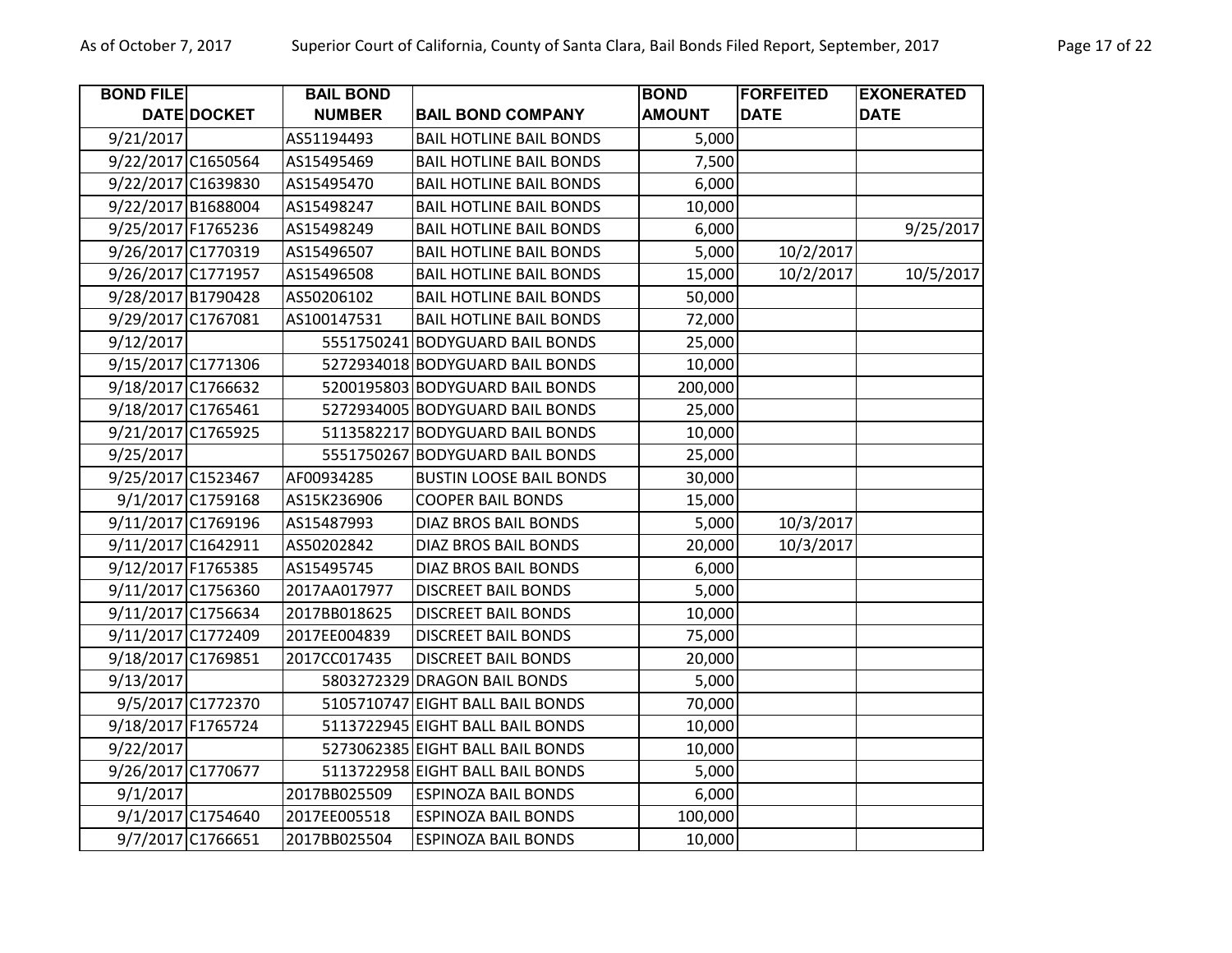| <b>BOND FILE</b> |                    | <b>BAIL BOND</b> |                                | <b>BOND</b>   | <b>FORFEITED</b> | <b>EXONERATED</b> |
|------------------|--------------------|------------------|--------------------------------|---------------|------------------|-------------------|
|                  | DATE DOCKET        | <b>NUMBER</b>    | <b>BAIL BOND COMPANY</b>       | <b>AMOUNT</b> | <b>DATE</b>      | <b>DATE</b>       |
| 9/11/2017        |                    | 2017CC015207     | <b>ESPINOZA BAIL BONDS</b>     | 10,000        |                  |                   |
|                  | 9/11/2017 C1771251 | 2017CC018476     | <b>ESPINOZA BAIL BONDS</b>     | 10,000        |                  |                   |
|                  | 9/12/2017 F1765906 | 2017BB025510     | <b>ESPINOZA BAIL BONDS</b>     | 10,000        |                  |                   |
| 9/18/2017        |                    | 2017CC018475     | <b>ESPINOZA BAIL BONDS</b>     | 15,000        |                  |                   |
| 9/19/2017        |                    | 2017DD012983     | <b>ESPINOZA BAIL BONDS</b>     | 10,000        |                  |                   |
|                  | 9/25/2017 C1772764 | 2017AA046560     | <b>ESPINOZA BAIL BONDS</b>     | 5,000         |                  |                   |
| 9/25/2017        |                    | 2017DD012982     | <b>ESPINOZA BAIL BONDS</b>     | 25,000        |                  |                   |
|                  | 9/5/2017 C1639759  | T1550635032      | <b>GOLDEN STATE BAIL BONDS</b> | 5,000         |                  |                   |
| 9/5/2017         |                    | T2550636147      | <b>GOLDEN STATE BAIL BONDS</b> | 25,000        |                  |                   |
|                  | 9/5/2017 C1641494  | T5050632114      | <b>GOLDEN STATE BAIL BONDS</b> | 30,000        |                  |                   |
| 9/5/2017         |                    | T5050632117      | <b>GOLDEN STATE BAIL BONDS</b> | 25,000        |                  |                   |
|                  | 9/11/2017 C1770642 | T550635030       | <b>GOLDEN STATE BAIL BONDS</b> | 5,000         |                  |                   |
|                  | 9/12/2017 C1770645 | T5050636149      | <b>GOLDEN STATE BAIL BONDS</b> | 11,000        |                  |                   |
| 9/5/2017         |                    | 2017EE006376     | <b>GOTHAM BAIL BONDS</b>       | 15,000        |                  |                   |
| 9/5/2017         |                    |                  | 5273039060 JAG BAIL BONDS, INC | 25,000        |                  |                   |
| 9/19/2017        |                    |                  | 5273062525 JAG BAIL BONDS, INC | 25,000        |                  |                   |
|                  | 9/26/2017 C1525382 |                  | 5113723265 JAG BAIL BONDS, INC | 10,000        |                  |                   |
|                  | 9/25/2017 C1773216 | U1020638407      | JOSE A GONZALEZ BAIL BONDS,    | 10,000        |                  |                   |
| 9/5/2017         |                    | B114200355       | <b>LATINO BAIL BONDS</b>       | 10,000        |                  |                   |
| 9/5/2017         |                    | B314401600       | <b>LATINO BAIL BONDS</b>       | 25,000        |                  |                   |
| 9/18/2017        |                    | B514500856       | <b>LATINO BAIL BONDS</b>       | 40,000        |                  |                   |
| 9/20/2017        |                    | B314401601       | LATINO BAIL BONDS              | 25,000        |                  |                   |
| 9/25/2017        |                    | B314401602       | <b>LATINO BAIL BONDS</b>       | 10,000        |                  |                   |
| 9/25/2017        |                    | B314401603       | <b>LATINO BAIL BONDS</b>       | 16,000        |                  |                   |
| 9/26/2017        |                    | B314401604       | <b>LATINO BAIL BONDS</b>       | 15,000        |                  |                   |
| 9/5/2017         |                    |                  | 5272953424 LE BAIL BONDS       | 25,000        |                  |                   |
| 9/6/2017         |                    |                  | 5272953437 LE BAIL BONDS       | 25,000        |                  |                   |
|                  | 9/6/2017 C1767518  |                  | 5551778072 LE BAIL BONDS       | 30,000        |                  |                   |
| 9/7/2017         |                    |                  | 5272953325 LE BAIL BONDS       | 26,000        |                  |                   |
|                  | 9/11/2017 C1771289 |                  | 5113606333 LE BAIL BONDS       | 7,150         |                  |                   |
|                  | 9/11/2017 C1771678 |                  | 5113606346 LE BAIL BONDS       | 5,000         |                  |                   |
|                  | 9/11/2017 C1771729 |                  | 5272953383 LE BAIL BONDS       | 15,000        |                  |                   |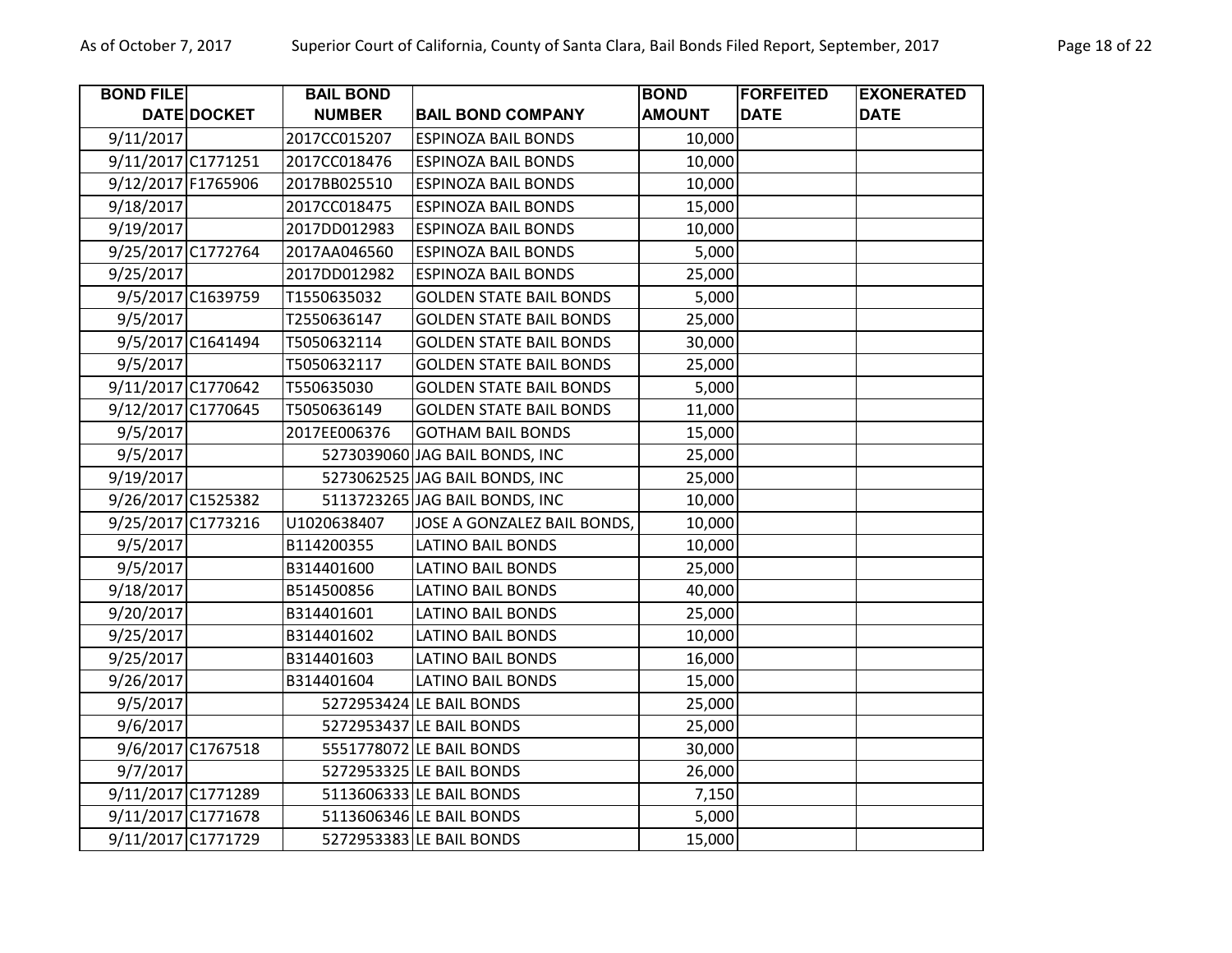| <b>BOND FILE</b>   |                    | <b>BAIL BOND</b> |                          | <b>BOND</b>   | <b>FORFEITED</b> | <b>EXONERATED</b> |
|--------------------|--------------------|------------------|--------------------------|---------------|------------------|-------------------|
|                    | DATE DOCKET        | <b>NUMBER</b>    | <b>BAIL BOND COMPANY</b> | <b>AMOUNT</b> | <b>DATE</b>      | <b>DATE</b>       |
| 9/11/2017          |                    |                  | 5272953411 LE BAIL BONDS | 25,000        |                  |                   |
| 9/11/2017          |                    |                  | 5551824739 LE BAIL BONDS | 41,000        |                  |                   |
| 9/12/2017          |                    |                  | 5105665090 LE BAIL BONDS | 56,000        |                  |                   |
| 9/13/2017          |                    |                  | 5272953440 LE BAIL BONDS | 25,000        |                  |                   |
|                    | 9/14/2017 C1772898 |                  | 5113606388 LE BAIL BONDS | 5,000         | 9/28/2017        |                   |
| 9/14/2017          |                    |                  | 5272953338 LE BAIL BONDS | 25,000        |                  |                   |
|                    | 9/15/2017 C1772874 |                  | 5105665032 LE BAIL BONDS | 100,000       |                  |                   |
|                    | 9/18/2017 C1772204 |                  | 5113443808 LE BAIL BONDS | 5,000         |                  |                   |
|                    | 9/18/2017 C1772724 |                  | 5272869510 LE BAIL BONDS | 25,000        |                  |                   |
| 9/18/2017          |                    |                  | 5272970584 LE BAIL BONDS | 25,000        |                  |                   |
| 9/18/2017 C1351866 |                    |                  | 5551754054 LE BAIL BONDS | 50,000        |                  | 9/27/2017         |
| 9/18/2017 F1345746 |                    |                  | 5551778085 LE BAIL BONDS | 50,000        |                  | 9/27/2017         |
|                    | 9/20/2017 C1769594 |                  | 5113580932 LE BAIL BONDS | 10,000        |                  |                   |
| 9/21/2017          |                    |                  | 5150101433 LE BAIL BONDS | 125,000       |                  |                   |
| 9/22/2017 C1772052 |                    |                  | 5200195142 LE BAIL BONDS | 500,000       |                  |                   |
|                    | 9/22/2017 C1767728 |                  | 5272778892 LE BAIL BONDS | 25,000        |                  |                   |
|                    | 9/25/2017 C1773758 |                  | 5113580929 LE BAIL BONDS | 10,000        |                  |                   |
| 9/25/2017 C1773763 |                    |                  | 5272970571 LE BAIL BONDS | 25,000        |                  |                   |
| 9/26/2017 C1763595 |                    |                  | 5113606375 LE BAIL BONDS | 5,000         |                  |                   |
| 9/26/2017          |                    |                  | 5551824700 LE BAIL BONDS | 51,000        |                  |                   |
| 9/26/2017          |                    |                  | 5551824742 LE BAIL BONDS | 50,000        |                  |                   |
|                    | 9/27/2017 C1652586 |                  | 5105670401 LE BAIL BONDS | 75,000        |                  |                   |
| 9/27/2017 F1766238 |                    |                  | 5551824768 LE BAIL BONDS | 44,000        |                  |                   |
| 9/29/2017          |                    |                  | 5272953466 LE BAIL BONDS | 25,000        |                  |                   |
|                    | 9/1/2017 F1765624  | AS15494127       | <b>LUNA BAIL BONDS</b>   | 10,000        |                  |                   |
|                    | 9/1/2017 C1768342  | AS25269297       | <b>LUNA BAIL BONDS</b>   | 25,000        | 9/28/2017        |                   |
|                    | 9/1/2017 C1768747  | AS51185366       | <b>LUNA BAIL BONDS</b>   | 5,000         |                  |                   |
| 9/5/2017           |                    | AS15493086       | <b>LUNA BAIL BONDS</b>   | 15,000        |                  |                   |
|                    | 9/5/2017 C1636297  | AS25269298       | <b>LUNA BAIL BONDS</b>   | 25,000        | 10/2/2017        |                   |
| 9/5/2017           |                    | AS25269300       | <b>LUNA BAIL BONDS</b>   | 20,000        |                  |                   |
| 9/5/2017           |                    | AS25270271       | <b>LUNA BAIL BONDS</b>   | 25,000        |                  |                   |
|                    | 9/5/2017 C1763746  | AS25274327       | <b>LUNA BAIL BONDS</b>   | 25,000        |                  |                   |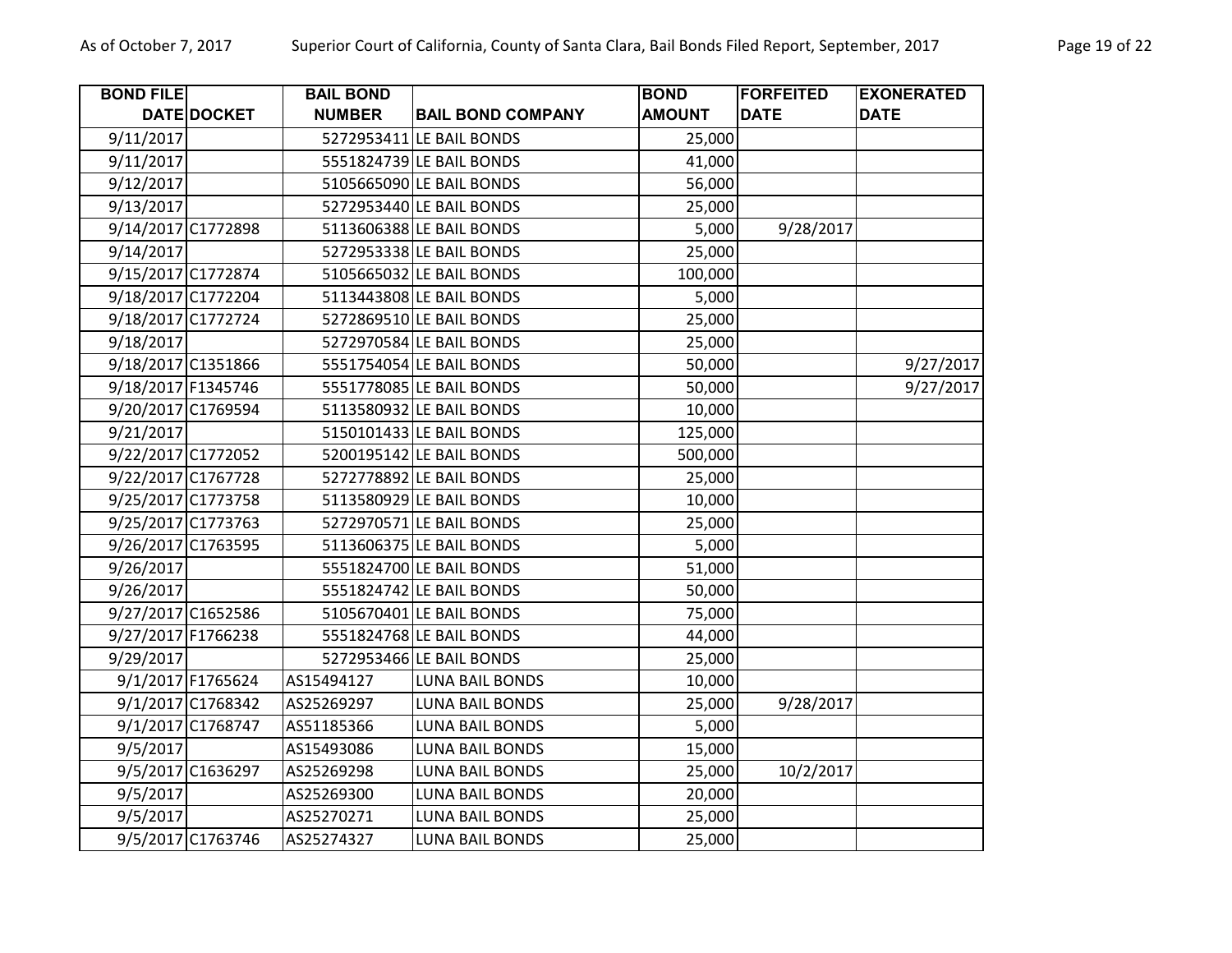| <b>BOND FILE</b>   |                    | <b>BAIL BOND</b> |                          | <b>BOND</b>   | <b>FORFEITED</b> | <b>EXONERATED</b> |
|--------------------|--------------------|------------------|--------------------------|---------------|------------------|-------------------|
|                    | DATE DOCKET        | <b>NUMBER</b>    | <b>BAIL BOND COMPANY</b> | <b>AMOUNT</b> | <b>DATE</b>      | <b>DATE</b>       |
| 9/5/2017           |                    | AS25274328       | <b>LUNA BAIL BONDS</b>   | 25,000        |                  |                   |
|                    | 9/6/2017 C1770487  | AS15491867       | <b>LUNA BAIL BONDS</b>   | 10,000        |                  |                   |
|                    | 9/6/2017 F1764214  | AS25274330       | <b>LUNA BAIL BONDS</b>   | 25,000        |                  | 10/3/2017         |
|                    | 9/7/2017 C1773881  | AS150100490      | <b>LUNA BAIL BONDS</b>   | 125,000       |                  |                   |
|                    | 9/11/2017 C1761346 | AS15493093       | LUNA BAIL BONDS          | 5,150         |                  |                   |
| 9/11/2017          |                    | AS50200169       | LUNA BAIL BONDS          | 30,000        |                  |                   |
|                    | 9/12/2017 C1767481 | AS15493089       | <b>LUNA BAIL BONDS</b>   | 15,000        |                  |                   |
|                    | 9/12/2017 B1792720 | AS25269301       | <b>LUNA BAIL BONDS</b>   | 20,000        |                  |                   |
| 9/12/2017 C1758221 |                    | AS51190701       | <b>LUNA BAIL BONDS</b>   | 5,000         |                  |                   |
|                    | 9/12/2017 C1764361 | AS51190702       | LUNA BAIL BONDS          | 5,000         |                  |                   |
| 9/18/2017          |                    | AS25268681       | <b>LUNA BAIL BONDS</b>   | 21,000        |                  |                   |
|                    | 9/25/2017 C1770490 | AS100147128      | <b>LUNA BAIL BONDS</b>   | 85,000        |                  |                   |
| 9/25/2017 C1763521 |                    | AS15491877       | <b>LUNA BAIL BONDS</b>   | 10,000        |                  |                   |
| 9/25/2017          |                    | AS15494835       | <b>LUNA BAIL BONDS</b>   | 10,000        |                  |                   |
|                    | 9/25/2017 F1764497 | AS25269304       | <b>LUNA BAIL BONDS</b>   | 20,000        |                  |                   |
|                    | 9/25/2017 F1765858 | AS51188417       | LUNA BAIL BONDS          | 5,000         |                  |                   |
|                    | 9/25/2017 B1791672 | AS51192134       | <b>LUNA BAIL BONDS</b>   | 5,000         |                  |                   |
|                    | 9/25/2017 C1759019 | AS51192135       | <b>LUNA BAIL BONDS</b>   | 1,000         |                  |                   |
| 9/26/2017 B1793838 |                    | AS15494834       | LUNA BAIL BONDS          | 10,000        |                  |                   |
| 9/28/2017          |                    | AS15494836       | LUNA BAIL BONDS          | 10,000        |                  |                   |
| 9/11/2017          |                    | AS51137741       | PACIFIC COAST BAIL BONDS | 5,000         |                  |                   |
|                    | 9/12/2017 F1766327 | AS15472463       | PACIFIC COAST BAIL BONDS | 10,000        |                  |                   |
|                    | 9/25/2017 C1520070 | AS15493116       | PACIFIC COAST BAIL BONDS | 10,000        |                  |                   |
|                    | 9/25/2017 C1632060 | AS15493117       | PACIFIC COAST BAIL BONDS | 10,000        |                  |                   |
|                    | 9/25/2017 C1519166 | AS15493118       | PACIFIC COAST BAIL BONDS | 10,000        |                  |                   |
| 9/25/2017          |                    | AS25267153       | PACIFIC COAST BAIL BONDS | 15,000        |                  |                   |
| 9/1/2017           |                    | A310000347       | PREMIERE BAIL BONDS      | 25,000        |                  |                   |
| 9/5/2017           |                    | A310000349       | PREMIERE BAIL BONDS      | 25,000        |                  |                   |
| 9/8/2017           |                    | A310001062       | PREMIERE BAIL BONDS      | 25,000        |                  |                   |
|                    | 9/11/2017 C1771240 | A152214633       | PREMIERE BAIL BONDS      | 10,000        |                  |                   |
|                    | 9/11/2017 C1771439 | A1H0001235       | PREMIERE BAIL BONDS      | 55,000        |                  |                   |
|                    | 9/11/2017 C1758836 | A3H0000444       | PREMIERE BAIL BONDS      | 125,000       |                  |                   |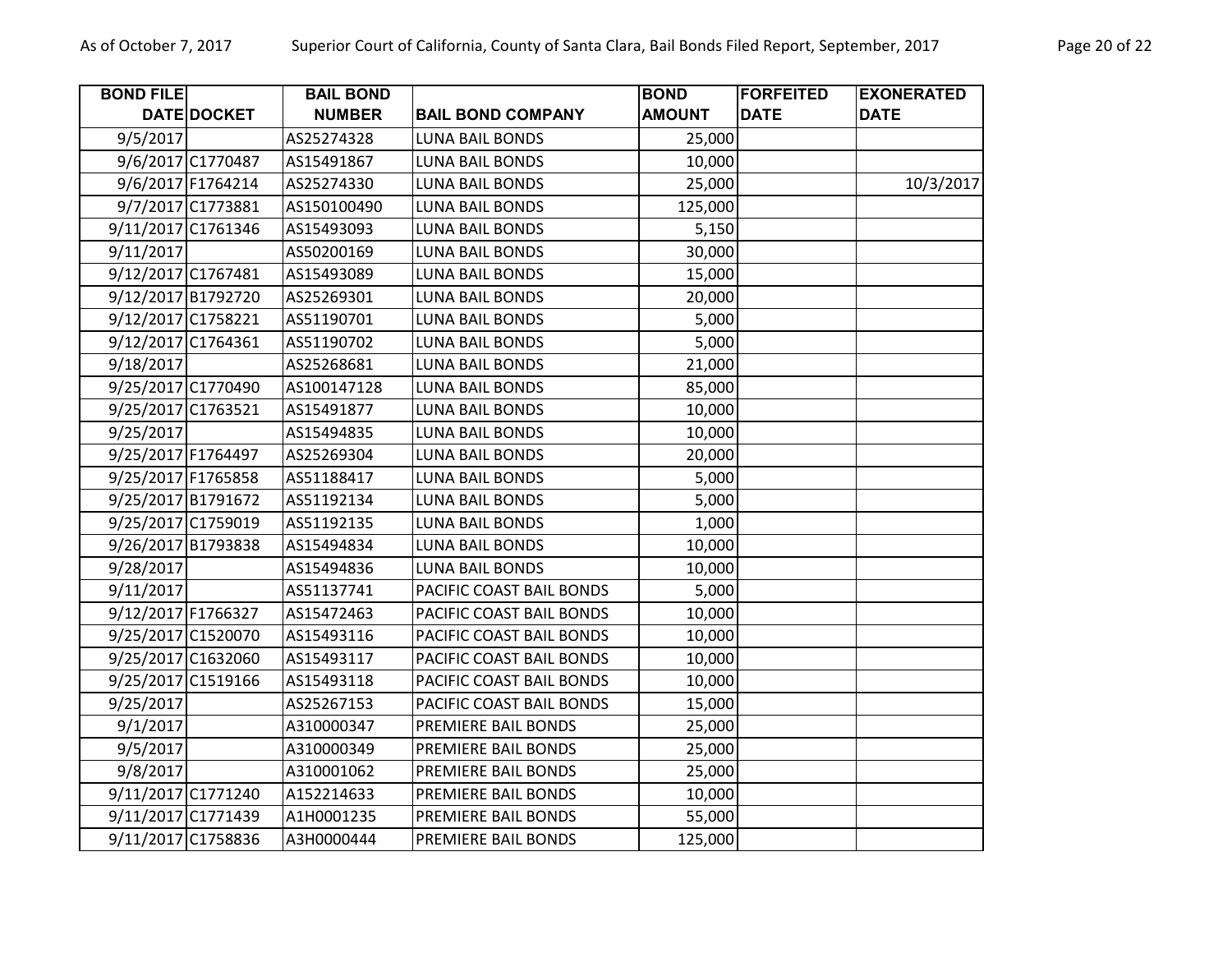| <b>BOND FILE</b>   | DATE DOCKET       | <b>BAIL BOND</b><br><b>NUMBER</b> | <b>BAIL BOND COMPANY</b>              | <b>BOND</b><br><b>AMOUNT</b> | <b>FORFEITED</b><br><b>DATE</b> | <b>EXONERATED</b><br><b>DATE</b> |
|--------------------|-------------------|-----------------------------------|---------------------------------------|------------------------------|---------------------------------|----------------------------------|
| 9/14/2017 C1771238 |                   | A152214888                        | PREMIERE BAIL BONDS                   | 10,000                       |                                 |                                  |
| 9/14/2017 C1772670 |                   | A152214894                        | PREMIERE BAIL BONDS                   | 10,000                       |                                 |                                  |
| 9/15/2017 C1770725 |                   | A510001992                        | PREMIERE BAIL BONDS                   | 5,000                        |                                 |                                  |
| 9/19/2017          |                   | A152214889                        | PREMIERE BAIL BONDS                   | 10,000                       |                                 |                                  |
| 9/20/2017 C1771321 |                   | A152214895                        | PREMIERE BAIL BONDS                   | 10,000                       |                                 |                                  |
| 9/20/2017          |                   | A1H0001443                        | PREMIERE BAIL BONDS                   | 60,000                       |                                 |                                  |
| 9/20/2017 C1772730 |                   | A3H0000478                        | PREMIERE BAIL BONDS                   | 125,000                      |                                 |                                  |
| 9/20/2017 C1770708 |                   | A72308884                         | PREMIERE BAIL BONDS                   | 5,000                        |                                 |                                  |
| 9/21/2017 B1793876 |                   | A1M0000033                        | PREMIERE BAIL BONDS                   | 315,000                      |                                 |                                  |
| 9/22/2017 C1771402 |                   | A152214893                        | PREMIERE BAIL BONDS                   | 10,000                       |                                 |                                  |
| 9/22/2017 C1772279 |                   | A510002703                        | PREMIERE BAIL BONDS                   | 45,000                       |                                 |                                  |
| 9/22/2017 F1766059 |                   | A510002704                        | PREMIERE BAIL BONDS                   | 20,000                       |                                 |                                  |
| 9/22/2017 C1771325 |                   | A510002706                        | PREMIERE BAIL BONDS                   | 50,000                       |                                 |                                  |
| 9/25/2017          |                   | A1H0001438                        | PREMIERE BAIL BONDS                   | 86,000                       |                                 |                                  |
| 9/25/2017          |                   | A310000345                        | PREMIERE BAIL BONDS                   | 25,000                       |                                 |                                  |
| 9/25/2017 C1770813 |                   | A310001312                        | PREMIERE BAIL BONDS                   | 11,000                       |                                 |                                  |
| 9/25/2017 C1755978 |                   | A310001313                        | PREMIERE BAIL BONDS                   | 7,500                        |                                 |                                  |
| 9/26/2017 C1771688 |                   | A510002705                        | PREMIERE BAIL BONDS                   | 25,000                       |                                 |                                  |
| 9/28/2017 C1763396 |                   | A510002701                        | PREMIERE BAIL BONDS                   | 10,000                       |                                 |                                  |
| 9/11/2017          |                   | 2017DD011390                      | RAMIREZ BAIL BONDS                    | 10,000                       |                                 |                                  |
| 9/26/2017          |                   | 2017CC017933                      | <b>RAMIREZ BAIL BONDS</b>             | 10,000                       |                                 |                                  |
| 9/19/2017 C1525381 |                   | 2017DD001932                      | <b>RAY RUIZ BAIL BONDS</b>            | 40,000                       |                                 |                                  |
|                    | 9/7/2017 C1650535 | AS15K239881                       | <b>SANTA CRUZ BAIL BONDS</b>          | 10,000                       |                                 |                                  |
| 9/5/2017           |                   | 2017CC002660                      | <b>TAPOUT BAIL BONDS</b>              | 25,000                       |                                 |                                  |
| 9/20/2017          |                   | 2017DD009533                      | <b>TAPOUT BAIL BONDS</b>              | 26,000                       |                                 |                                  |
| 9/6/2017           |                   | AS25274364                        | <b>TONY DIAZ BAIL BONDS</b>           | 20,000                       |                                 |                                  |
| 9/14/2017 C1771302 |                   |                                   | 5803024669 VERONICA MELERO BAIL BONDS | 5,000                        |                                 |                                  |
| 9/26/2017          |                   |                                   | 5113400937 VERONICA MELERO BAIL BONDS | 10,000                       |                                 |                                  |
| 9/26/2017          |                   |                                   | 5272920518 VERONICA MELERO BAIL BONDS | 26,000                       |                                 |                                  |
| 9/6/2017           |                   | A152214101                        | <b>VU BAIL BONDS</b>                  | 10,000                       |                                 |                                  |
|                    | 9/6/2017 C1245043 | A1H0001156                        | <b>VU BAIL BONDS</b>                  | 50,000                       |                                 |                                  |
| 9/12/2017          |                   | A310000505                        | <b>VU BAIL BONDS</b>                  | 25,000                       |                                 |                                  |